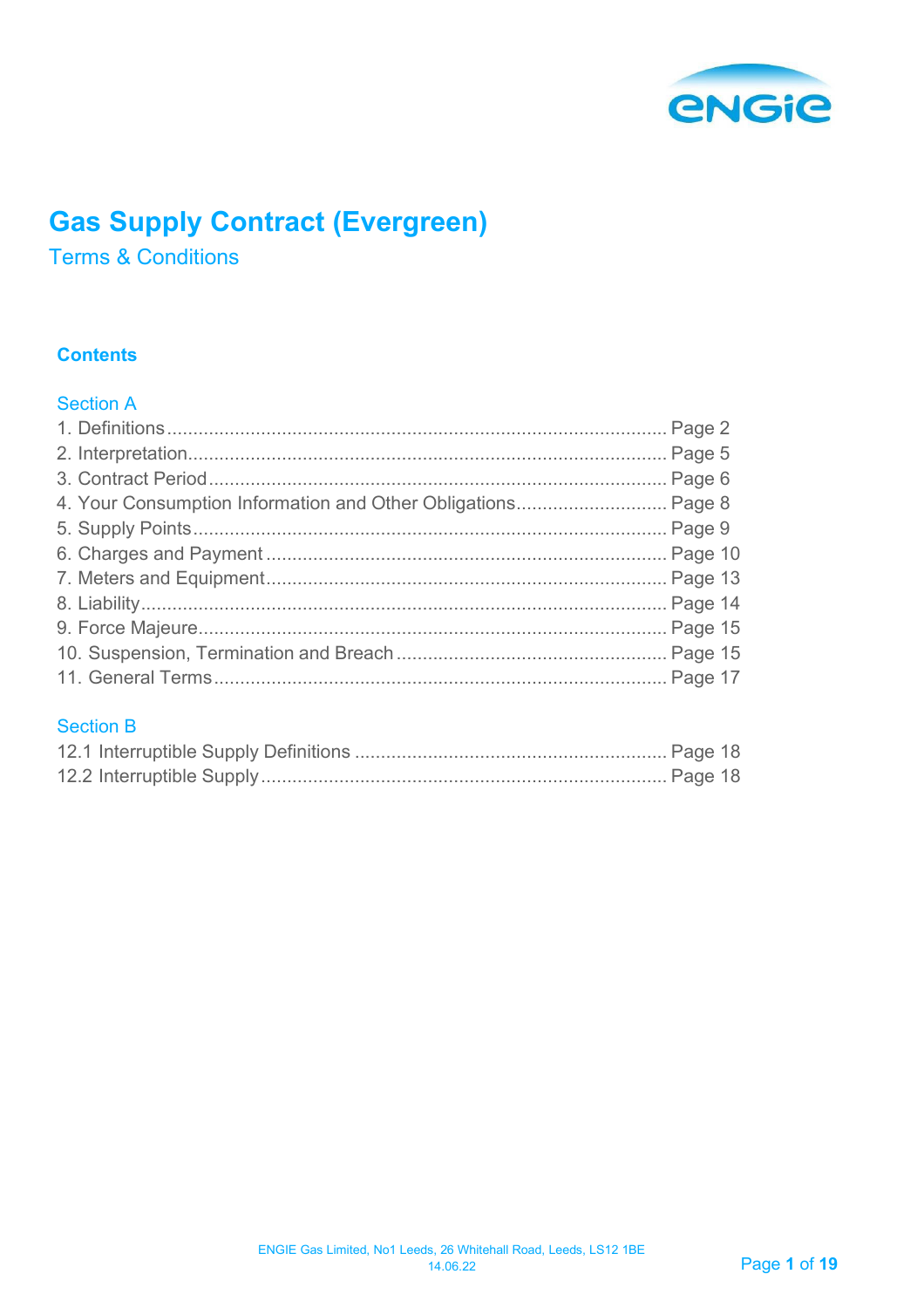## **Section A – Supply Terms**

#### **1 Definitions**

<span id="page-1-0"></span>The following definitions shall apply to this Supply Contract:

**"Access Rights"** means our right or our subcontractors' or agents' right to all reasonable access to all Supply Points (subject only to your reasonable requirements as to health and safety and site security) at any time;

**"Act"** means the Gas Acts and any regulations made hereunder, both as amended or re-enacted from time to time;

**"Associated Companies"** means any wholly owned subsidiary of ENGIE Supply Holding UK Limited, including ENGIE Power Limited, ENGIE Gas Limited and ENGIE Gas Shipper Limited;

**"AMR device(s)"** means the device used to obtain electronic Consumption Data from your Equipment;

**"Automated Meter Reading" or "AMR"** means the system of electronically obtaining Consumption Data from your Equipment using an AMR device;

**"Annual Quantity" or "AQ"** means the volume of gas expressed in kWh which reflects the historical consumption at any Supply Point as recorded and held by Xoserve;

**"Authority"** means the Gas and Electricity Markets Authority established pursuant to section 1 (1) of the Utilities Act 2000;

**"Capacity Charge"** means the charges payable to the Transporter in relation to the exit capacity required by any Supply Point, including in respect of those Supply Points connected directly to the National Transmission System;

**"Charges"** means the Commodity Charges and other charges specified in the Supply Contract(including the Supply Costs, Transportation Costs Meter Rental, and Costs, as applicable), which shall be charged in respect of the Supply Period plus the applicable Value Added Tax (**"VAT"**) and Climate Change Levy (**"CCL**");

**"Climate Change Levy"** means as set out and defined in the Finance Act 2000 and all and any subsequent amending legislation from time to time;

**"Commodity Charges"** means the element of the Charges charged in respect of the volume of gas consumed at each Meter Point;

**"Consumption Data"** means actual meter readings from the Equipment received by us from you or the appointed Service Provider, during the Supply Period showing the actual consumption of gas in respect of each Meter Point;

**"Consumption Invoice"** means the invoice we shall send to you on the Invoicing Date setting out the Charges, in relation to the Invoicing Period;

**"Consumption Threshold"** means as defined in Clause 6.22.2;

**"Default Contract Rate"** means the rates and charges published o[n the W](http://the/)ebsite, which shall be payable by you where you continue to consume gas after the Termination Date;

**"Disconnect"** means the permanent disconnection of any structure, switchgear, equipment, line or device used by you at the Supply Point from the Transportation System and "**Disconnection** or **Disconnected**" shall be construed accordingly;

**"Domestic Sites"** means any premises occupied as a private dwelling (including any garden, yard, garage, outhouse, or other appurtenance of such premises which is not used in common by the occupants of more than one such dwelling). Where this definition is used to apply to Supply Points located in Scotland, such definition shall be extended to include the word "stair";

**"Economic Loss"** means loss of profits, revenues, interest, business, goodwill or commercial, market or economic opportunity, whether direct or indirect and whether or not foreseeable. For the avoidance of doubt, our margin, the Administration Fee and any Mark to Market Loss are not Economic Losses and shall not be construed as such;

**"End User Category (EUC)"** means the group that each Non-Daily Metered (NDM) Meter Point is placed in by the Transporter for demand attribution and invoicing purposes;

**"Equipment"** means any meters, smart meters, data loggers, mains, pipes, telecommunications, AMR device or other equipment provided for the purpose of supplying and ascertaining the quantity of gas supplied hereunder;

**"Force Majeure"** means any circumstances or event beyond the reasonable control of either Party which directly causes the affected Party to be unable to comply with all or a significant part of their obligations under this Supply Contract, but excluding strikes, lockouts, labour disputes, changes to economic conditions and lack of funds;

**"Framework Agreement"** means any joint, multi-party, or consortium framework agreement, in all cases forming part of the Supply Contract, whether agreed at the same time as the Supply Contract or subsequently agreed in writing between the Parties to be part of the Supply Contract setting out certain matters which vary, amend or are supplementary to the Supply Contract;

**"Gas Acts"** means the Gas Act 1986 as amended by the Gas Act 1995;

**"Independent Network"** means any supply network where the Supply Point is not directly connected to the National Transmission System;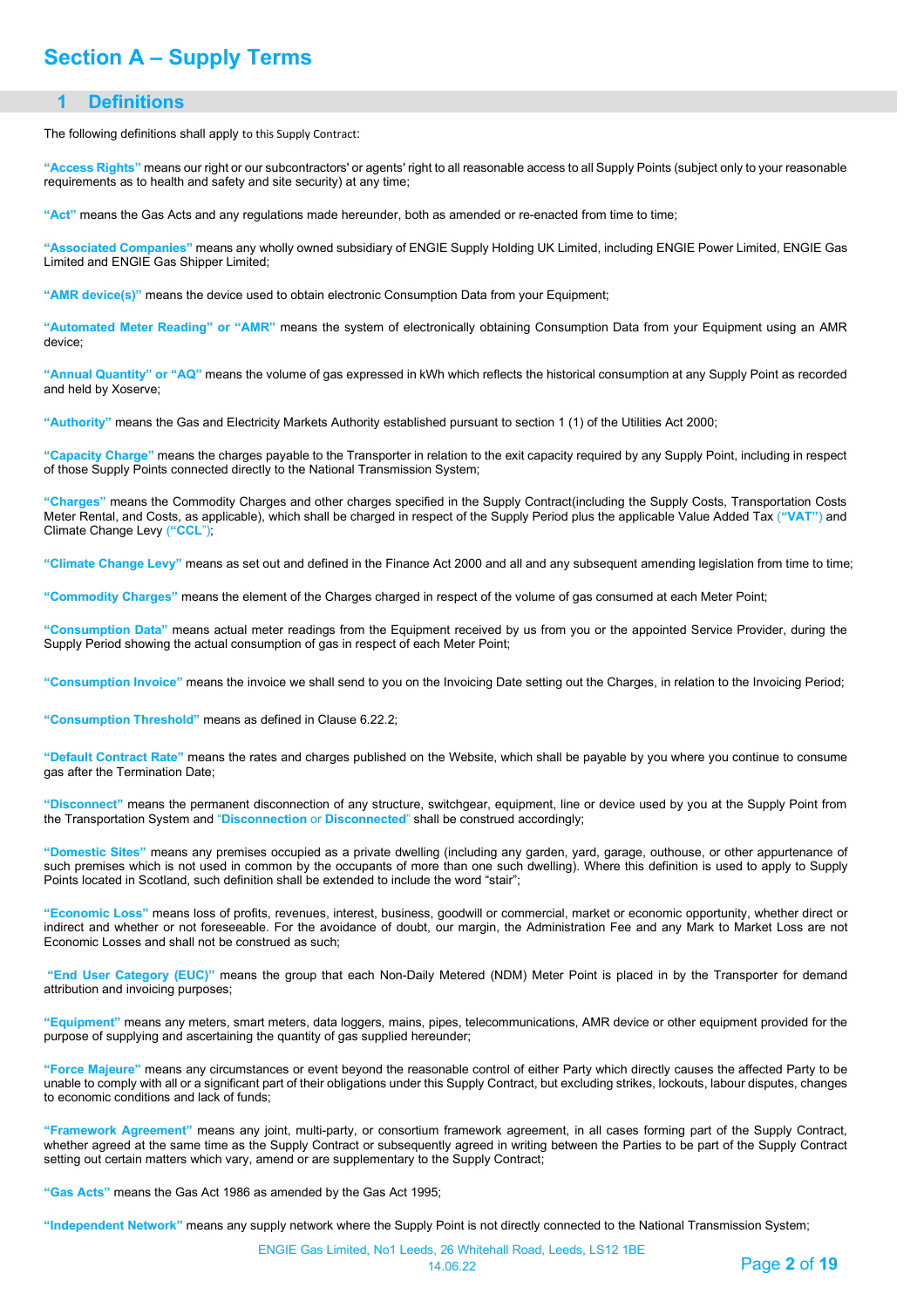#### **"Industry Agreements"** means:

- a) The Uniform Network Code;<br>b) the Short Form Code;
- 
- b) the Short Form Code;<br>c) the Independent Gas c) the Independent Gas Transporters' (IGT) Codes;<br>d) our Licence(s);
- d) our Licence(s);<br>e) the Act;
- e) the Act;<br>f) Smart E
- 
- f) Smart Energy Code<br>g) Smart Meter Installa<br>h) any other code, agre Smart Meter Installation Code of Practise; and
- any other code, agreement or legally binding obligation imposed on us, or into which it is, or becomes necessary, for us to enter in order to supply gas;

**"Initial Consumption Forecast"** means your first set of best estimates for the consumption of gas as set out in the Quotation Document (and in respect of flexible products, also in Table A of the Product Appendix), which may be either annual or monthly figures, or cover some other specified time period (but excluding the impact of Supply Points added or removed after the original Start Date) which shall comprise forecast information either provided by you to us or our historical consumption data, or the AQ of the SupplyPoint(s);

**"Invoice(s)"** means Consumption Invoices, Reconciliation Invoices or invoices in respect of any other Charges due to us from you pursuant to this Supply Contract;

**"Invoicing Date"** has the meaning given in the Quotation Document;

**"Invoicing Period"** has the meaning given in the Quotation Document;

**"Irrevocable Offer"** means your irrevocable offer to enter into the Supply Contract by your signing and dating of the Quotation Document;

**"Isolate"** means the securing of a Meter Point so that gas cannot be off-taken from the Transportation System at that point and "**Isolated"** and **"Isolation**" shall be construed accordingly;

**"Licence"** means any Transporter's Licence, Shipper's Licence or Supplier's Licence and **"Licensed"** shall be construed accordingly;

**"Mark to Market Loss"** means the negative difference between the wholesale market price at the date we were contractually obliged or entitled to purchase the gas and the wholesale market price on the date we were contractually obliged or entitled to sell it back to market, after adding all transaction fees and other costs directly associated with the sell back;

**"Mark to Market Gain"** means the positive difference between the wholesale market price at the date we were contractually obliged or entitled to purchase the gas and the wholesale market price on the date we were contractually obliged or entitled to sell it back to the wholesale market after deducting all transaction fees and other costs directly associated with the sell back;

**"Meter Point"** has the meaning given to such expression in the Industry Agreements (including both Daily Metered (DM) and Non-Daily Metered (NDM) Meter Points) and identified by a specific Meter Point Reference Number (MPRN) in the Quotation Document;

**"Metering Costs"** means a component (if any) of the Charges, comprising any charges relating to the installation, provision, rental and maintenance of your Equipment in situ at the Supply Point on the Signature Date;

**"Meter Reading Costs"** means the cost of reading and obtaining Consumption Data from your Equipment;

**"Meter Rental"** means the aggregate of the Metering Costs and Meter Reading Costs;

**"Micro Business Consumer"** means a company supplied or requiring to be supplied with gas or electricity at non-domestic sites which has any or all of the following; (i) an annual consumption of electricity of not more than 100,000 kWh; or (ii) an annual consumption of gas of not more than 293,000 kWh; or (iii) fewer than ten (10) employees (or their full time equivalent) and an annual turnover or annual balance sheet total not exceeding €2 million;

**"Micro Business Terms"** means the additional terms and conditions which will be appended to this Supply Contract and applicable to the Supply where you are a Micro Business Consumer;

**"Offtake Point"** means the outlet of any control valve at any Meter Point;

**"Parties"** means both us and you and **"Party"** is either one of us;

**"Payment Date"** means unless amended in accordance with Clauses 10.9.8 and 10.9.9 (a) in relation to Consumption Invoices, the date as defined in the Quotation Document; and (b) in relation to all other Invoices, the date as specified on the Invoice;

**"Payment Method"** means by means of direct debit, or as otherwise set out on your Quotation Document;

**"Pipeline System Emergency"** means where circumstances apply which are not deemed to be a Force Majeure event and are such that in the opinion of the Transporter:-

- (a) the safety of the Transportation System is significantly at risk;
- (b) the safe conveyance of gas by that Transportation System is significantly at risk; or
- (c) gas conveyed by that Transportation System is at such a pressure, or of such a quality, as to constitute, when supplied to premises, a danger to life or property;

and that opinion is not manifestly unreasonable.

**"Product Appendix"** means the appendix detailing the product type, purchasing and sell back mechanism and/or any other specific provisions, including any appendix detailing added value services,and forming part of the Supply Contract;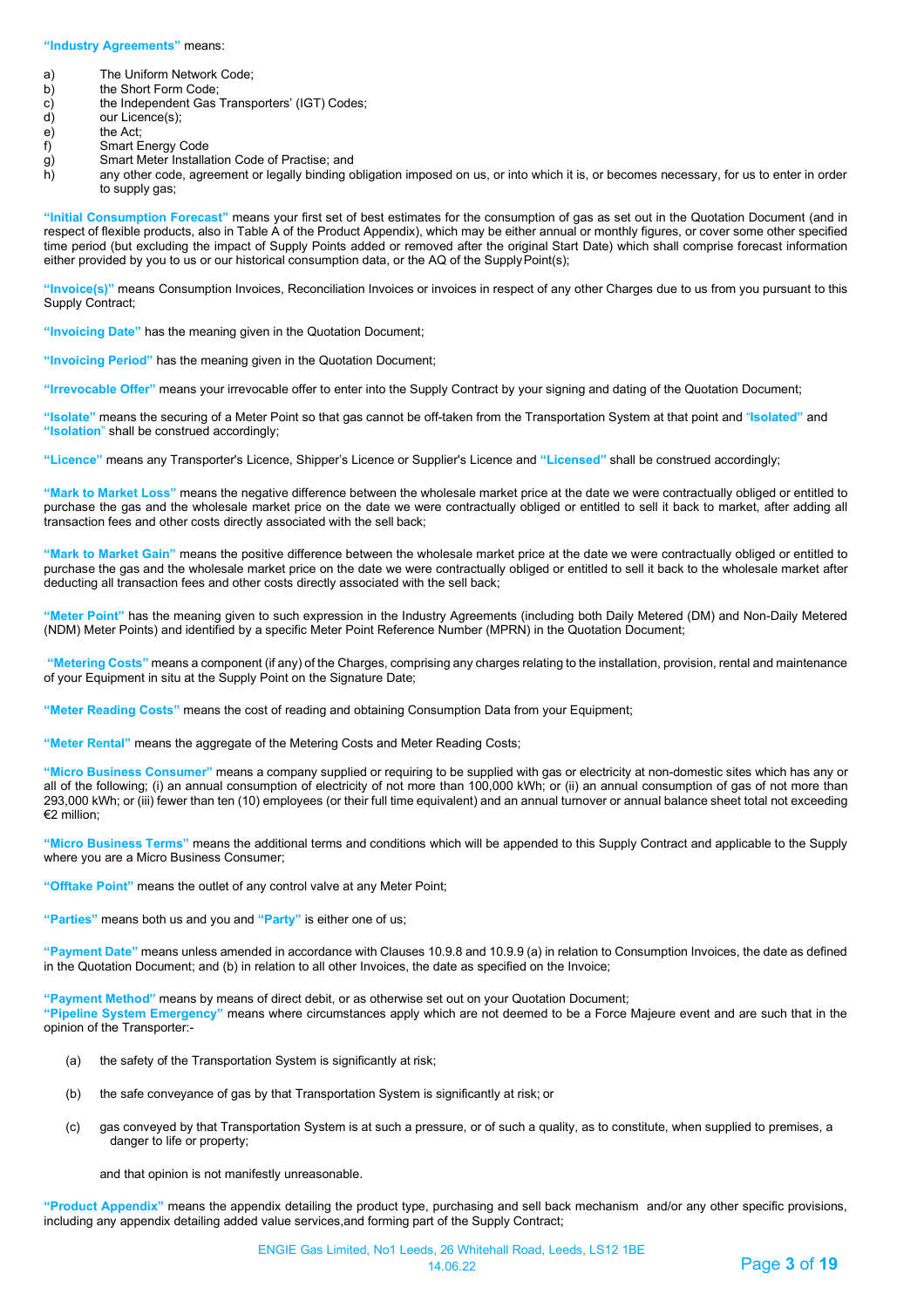**"Quotation Document"** means the document detailing the Supply Point details, Initial Consumption Forecast, and the Charges and forming part of the Supply Contract;

**"Reconciliation Invoice"** means an invoice debiting or crediting your account as a result of a calculation by us of the difference between; (a) the Charges which ought to have been levied; and (b) the actual Charges that were levied during the Reconciliation Period;

**"Reconciliation Period"** means the period to which a Reconciliation Invoice refers, the beginning and end dates of which are stated on the Reconciliation Invoice;

**"Reduced Consumption Periods"** means periods of reduced consumption due to:

- (d) carrying out of maintenance, repair, replacement or extension works including extensions to increase capacity to the Transportation System;
- (e) the exercise of a right or the discharge of a duty under Schedule 2B of the Act or Licences granted under the Act by us or the Transporter involving the Isolation or Disconnection of a Meter or Supply Point or refusal to make gas available at an Offtake Point;
- (f) the pressure of gas immediately downstream of an Offtake Point exceeding such pressure as is applicable pursuant to Section 16 of the Act;
- (g) difficulties encountered by the Transporter in balancing the quantities of gas entering or leaving the TransportationSystem;
- (h) failure in a Supply Point until the Service Provider effects repair;
- (i) things done or not done in accordance with the provisions of the Industry Agreements or this Supply Contract by the Transporter or us in dealing with emergencies in connection with the Transportation System; or
- (j) any Interruptions (where Section B of these Terms and Conditions applies).

**"Registered Supplier"** means a gas supplier licensed under the Act and registered with the Authority;

**"Related Entity"** means (i) a subsidiary of you or a holding company of you or any subsidiary of that holding company, as such terms are defined in the Companies Acts 2006, (ii) where you and a proposed new tenant or occupant of the Property have an individual with authority, director, company secretary or an individual or entity with Control in common, where, "Control " is defined as the ability to control or direct, directly or indirectly, the board, executive body, decision making process or management of an entity by virtue of ownership, right of appointment, right to control or election or appointment, or voting rights, (iii) an individual with authority, director, company secretary or entity/individual with Control in relation to a proposed new tenant or occupant is a family member of an individual with authority, director, company secretary or an individual or entity with Control, in you, or (iv) a proposed new tenant or occupant otherwise has an identifiable relationship with you;

**"Relevant Transfer Date"** means:

- (a) the day after the day on which you enter into a gas supply contract (including if relevant this Supply Contract) with any Registered Supplier; or
- (b) if after entering into an gas supply contract there is a period of time within which you may decide not to proceed with the contract (a "Cooling Off Period"), the earlier of –<br>(i) the day after the day
	- the day after the day on which that Cooling Off Period ends;
	- (ii) fourteen (14) days after the day on which you entered into a new contract.

For the avoidance of doubt there is no such Cooling Off Period applicable to this Supply Contract and your entry into this Supply Contract is set out at Clause 3.1.

**"Review Date"** means the date as set out on the Quotation Document and each subsequent anniversary of that date until terminated in accordance with the terms of this Supply Contract;

**"Revised Consumption Forecast"** means your (or pursuant to Clause 4.5, our) on-going written best estimate of your projected future gas consumption for each remaining period (i.e. day/month) after the date of such forecast, estimating gas consumption for each such future period of the Supply Period on an on-going basis (and including for the avoidance of doubt, the impact of any Supply Points added or removed after the Start Date) and which we agree to use to purchase and/or sellback any gas;

**"Security Deposit"** means at our option either (i) a cash amount, together with you and us entering into a deposit agreement in a form acceptable to us; or (ii) a letter of credit from such financial institution and in such form of wording as is acceptable to us; or (iii) such other form of security as we may request or accept, including but not limited to any form of third party guarantee or indemnity; or (iv) a pre-payment or other form of payment plan and in the case of (i) to (iii) inclusive, in an amount which we reasonably consider would constitute the Charges equivalent period of four (4) calendar months calculated on a reasonable estimate of consumption or such applicable longer period to reflect any extended payment terms that have been agreed with you;

**"Service Providers"** means any meter reading agent, data collector, meter operator, meter asset maintainer, meter asset provider, data aggregator, automated meter reader providers and any other third party appointed to act for or on behalf of either Party;

**"Side Letter"** means any side letter forming part of this Supply Contract, or subsequently agreed in writing between the Parties to be part of this Supply Contract and setting out certain matters which vary, amend or are supplementary to the terms of the Supply Contract;

**"Signature Date"** means the date on which we accept your Irrevocable Offer to enter into the Supply Contract by our signing and dating of the Quotation Document;

**"Smart Meter"** means a meter we can read remotely to measure how much electricity or gas you are using, without having to visit the Supply Point, including, as appropriate, the communications hub and ancillary equipment serving same, including an AMR meter;

**"Start Date"** means the date on which you intend to start to receive a supply of gas from us on the terms of the Supply Contract as set out in the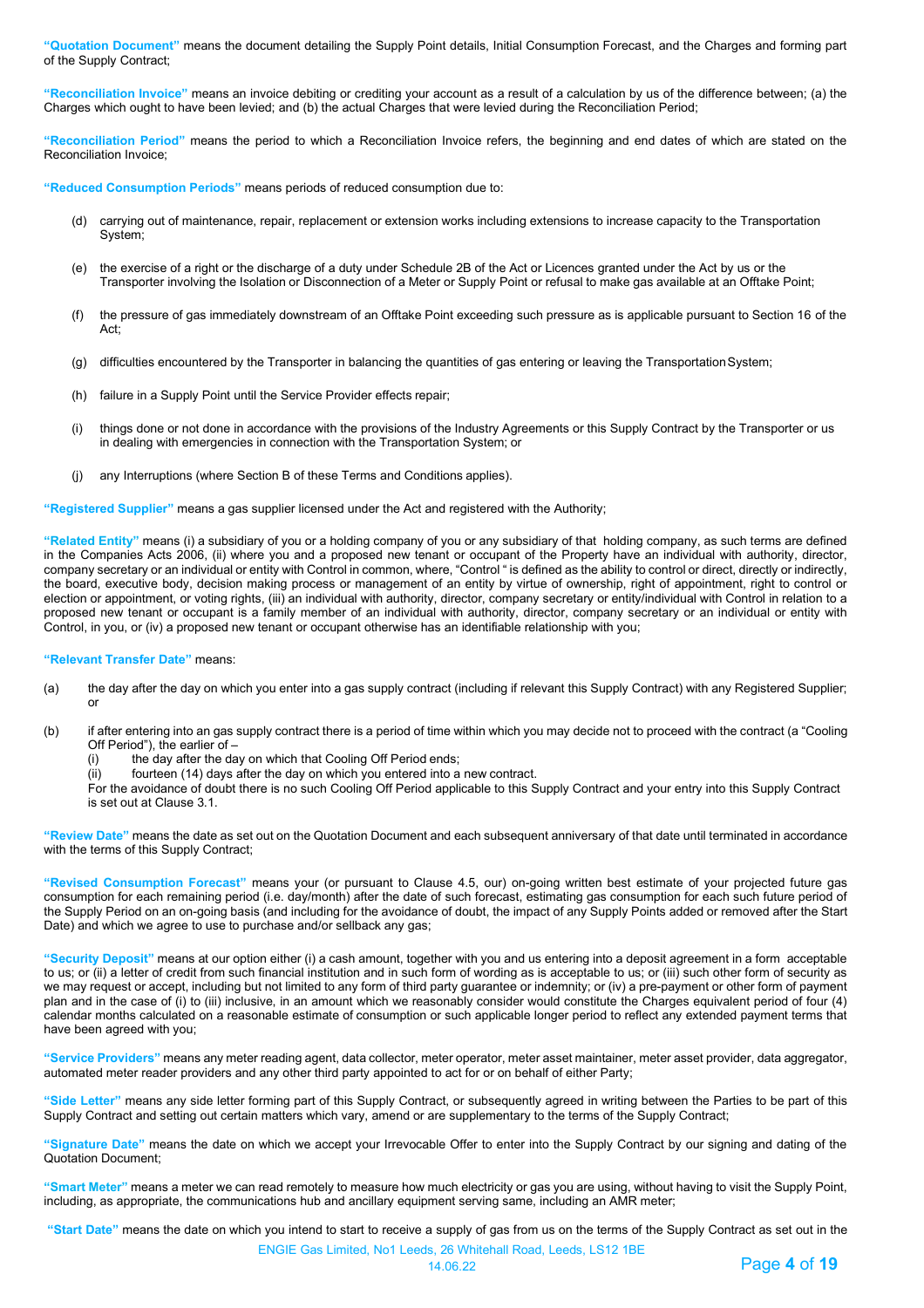Quotation Document;

**"Supply"** means the provision of gas by us to you under this Supply Contract;

**"Supply Contract"** means the Quotation Document and where applicable, the Product Appendix and any Side Letter(s), Framework Agreement(s), addendums and Variation or Amendment Agreements, together with these Terms and Conditions;

**"Supply Costs"** means the cost, charge, amount or value at any given time, of each of the following items, as appropriate; (1) wholesale energy costs; (2) swing costs; (3) our management or administration fee; (4) cash flow costs and any other items which impact on, or affect, the cost of the supply of gas to you;

**"Supply Period"** means for a Supply Point, the period beginning on the Start Date and ending on the Termination Date;

**"Supply Point"** means a combination of one or more Meter Points at the same location as set out in the Quotation Document;

**"Supply Point Capacity"** means the maximum volume, expressed in kWh, that each Supply Point can accept by way of a volume of gas at any given time and as set out in the Quotation Document;

**"Termination Date"** means (a) the Review Date determined by us or you serving notice in line with Clause 3; or (b) such earlier other date where the Supply Contract is terminated in accordance with these Terms and Conditions (including pursuant to clause 5.14);

**"Terms and Conditions"** means the terms and conditions set out in this document;

**"Transporter"** means either National Grid plc, the Distribution Network Owners (DNOs), the Independent Gas Transporters (IGTs), any Service Provider and/or any other person or body Licensed to transport gas and which transports gas in connection with this Supply Contract;

**"Transportation Costs"** means a component of the Charges, comprising those charges payable to the Transporter for (a) capacity, commodity and customer charges, (b) Meter Reading Costs and (c) variable throughput charges as applicable from time to time under the Industry Agreements and specified as "Included in the Unit Rate", "Fixed" or "Pass-Through" in the Quotation Document or as otherwise notified to you as payable during the Supply Contract from time to time;

**"Transportation System"** means any pipeline and equipment system or network through which gas is transported by a Transporter, including the National Transmission System and any Independent Network;

**"Unidentified Gas Cost"** means the costs that are levied on us in respect of gas which is taken off the Transportation System and not directly attributed to or paid for by any specific shipper;

**"Unit Rate"** means as set out in the Quotation Document;

**"Variation or Amendment Agreement"** means any variation or amendment agreement entered into by the Parties during the Supply Period which varies or amends the terms of the Supply Contract;

**"Website"** means our website at business.engie.co.uk or such other address as we notify you of in writing and in each case as updated or amended from time to time:

**"We" or "us"** means ENGIE Gas Limited (Registered No. 3814495) whose registered offices are at No 1 Leeds, 26 Whitehall Road, Leeds, West Yorkshire LS12 1BE;

**"Working Day"** means Monday to Friday inclusive but excluding days identified as Bank Holidays in England;

**"you" or "your"** means the person or organisation who makes the Irrevocable Offer as identified as the "Customer" in the Quotation Document.

### <span id="page-4-0"></span>**2 Interpretation**

- 2.1 References to statutory or regulatory provisions or Industry Agreements include any amendments, variations, consolidations or<br>replacements, regulations made there under, re-instatements, or re-enactments made from ti
- 2.2 The expression "including" shall be construed without limitation.
- 2.3 Words and expressions used in these Terms and Conditions but not defined in Clause 1 are instead defined in the Quotation Document or Product Appendix.
- 2.4 Words and expressions used in this Supply Contract but not defined shall where appropriate be construed:
	- 2.4.1 as they are defined in the Act or in the Industry Agreements; or
	- 2.4.2 in accordance with their wider usage in the gas industry generally.
- 2.5 Should any conflict arise between the content of this Supply Contract and the Industry Agreements then the Industry Agreements shall take precedence.
- 2.6 Where there is more than one Supply Point in the Quotation Document, then reference to a Supply Point is deemed to mean all the Supply Points each on an individual basis and the Supply Points shall have a combined Initial Consumption Forecast, Revised Consumption Forecast and Consumption Threshold.
- 2.7 The Supply Contract documents shall be construed in the following order of priority in the event of a conflict ofterms:
	- 2.7.1 Any Variation or Amendment agreement; then
	- 2.7.2 any Side Letter; then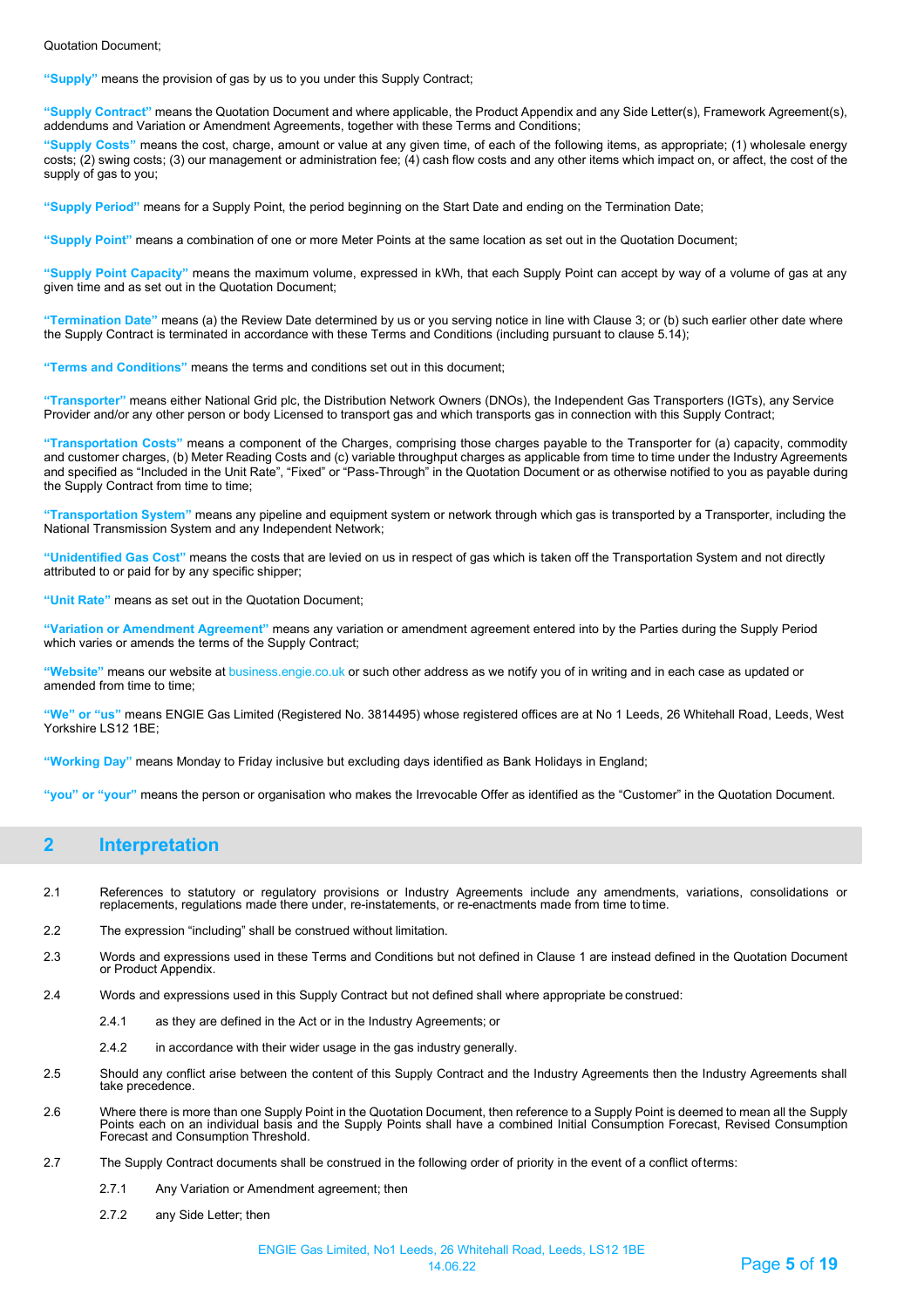- 2.7.3 any Micro Business terms; then
- 2.7.4 any Framework Agreement; then
- 2.7.5 any Product Appendix; then
- 2.7.6 the Quotation Document, then
- 2.7.7 these Terms and Conditions.
- 2.8 Unless the context otherwise requires words in the singular shall include the plural and words in the plural shall include thesingular.

### <span id="page-5-0"></span>**3 Contract Period**

#### **Commencement of Supply**

3.1 We shall accept your Irrevocable Offer and this Supply Contract shall become binding on both Parties in relation to all Supply Points on the Signature Date.

**Transfer of Supply from your previous Supplier**

- 3.2 We shall use our reasonable endeavours to become the Registered Supplier to the Meter Points on the Start Date and in any event, we shall co-operate with your existing supplier to enable the transfer to be completed within twenty one(21) days of the Relevant Transfer Date unless:
	- 3.2.1 you request that the transfer takes place over a longer time period; or
	- 3.2.2 one or more of the conditions in Clause 3.2.3 applies.
	- 3.2.3 The conditions applicable to Clause 3.2.2 are that, on or after the Relevant Transfer Date:
		- (a) We do not have all of the information required in order to complete the transfer and:
			- (i) we have taken all reasonable steps to obtain the missing information from you and you have not provided that information, or the information you provided is incorrect; and
			- (ii) that information is not readily available to us from another source; or
		- (b) we are prevented from completing the transfer in accordance with Clause 3.2 due to any other circumstance caused by you; or
		- (c) you are receiving gas supply by a distribution exemption holder as defined in section 48 of the Act and
			- (i) you or the supply exemption holder has required a physical connection to be made in accordance with paragraph 7 of Schedule 2AA of the Act and that physical connection has not yet been made; or
			- (ii) the distribution exemption holder has specified, in a notice under paragraph 1(6)(a)(i) of Schedule 2AA of the Act, a metering arrangement which it considers would be required for access to be given to us and that metering arrangement is not yet in place; or
		- (d) your existing supplier enters an objection under the customer transfer process in accordance with the Industry<br>Agreements to prevent us from registering the Supply Point. In this case the twenty one (21) day period wil when the objection is removed.
- 3.2.A We will not charge you for the transfer of the Supply Point from your existing supplier. However, and for the avoidance of doubt, all other Charges, including any Security Deposit due under the terms of this Supply Contract will be and will remain, due and payable on the transfer of the Supply Points to us.

#### **Conditions of Supply at the Start Date**

- 3.3 Subject to Clauses 9, 10 and 12, we shall use our reasonable endeavours to provide a supply of gas to all Meter Points for which we become the Registered Supplier in accordance with this Supply Contract for the Supply Period.
- 3.4 Our supply to you pursuant to Clause 3.3 is conditional upon:-
	- 3.4.1 us having in place for the full duration of the Supply Period, a credit insurance policy with our insurer on terms which are acceptable to us, in relation to your account with us; or
	- 3.4.2 where we are unable to obtain and/or retain an acceptable credit insurance policy, as detailed in Clause 3.4.1 above, we shall be entitled in our sole discretion at any time, including prior to the Start Date, to:
		- (a) require that you provide a Security Deposit within ten (10) Working Days of receiving our request for the same
		- pursuant to this clause; or (b) (including where we have requested a Security Deposit in accordance with clause 3.4.2(a) and you have failed to provide one) elect not to become the Registered Supplier for one or more of the Meter Points in accordance with clause 3.2 and to terminate this Supply Contract accordingly by giving you notice.
- 3.5 Where you fail to consume gas from any or all Meter Points from the Start Date, or clause 3.2.2 applies, or we terminate the Supply Contract pursuant to clause 3.4.2(b),then we shall be entitled to recover from you and shall be indemnified by you for all costs and losses<br>incurred by us as a result of such failure for the period up to the date on which whichever is the sooner, and in either case such costs to include any Mark to Market Loss.
- 3.6 You shall indemnify us for all costs, losses and expenses we reasonably incur where the Supply Contract includes Supply Points which you provided to us in error including administration costs and any Mark to Market Loss.

#### **Evergreen provisions**

- 3.7. Either Party may terminate this Supply Contract on the Review Date, by giving at least three (3) months written notice to theother.
- 3.8. Where you have, prior to the date of any notice being given pursuant to clause 3.7, forward purchased gas for delivery beyond the Review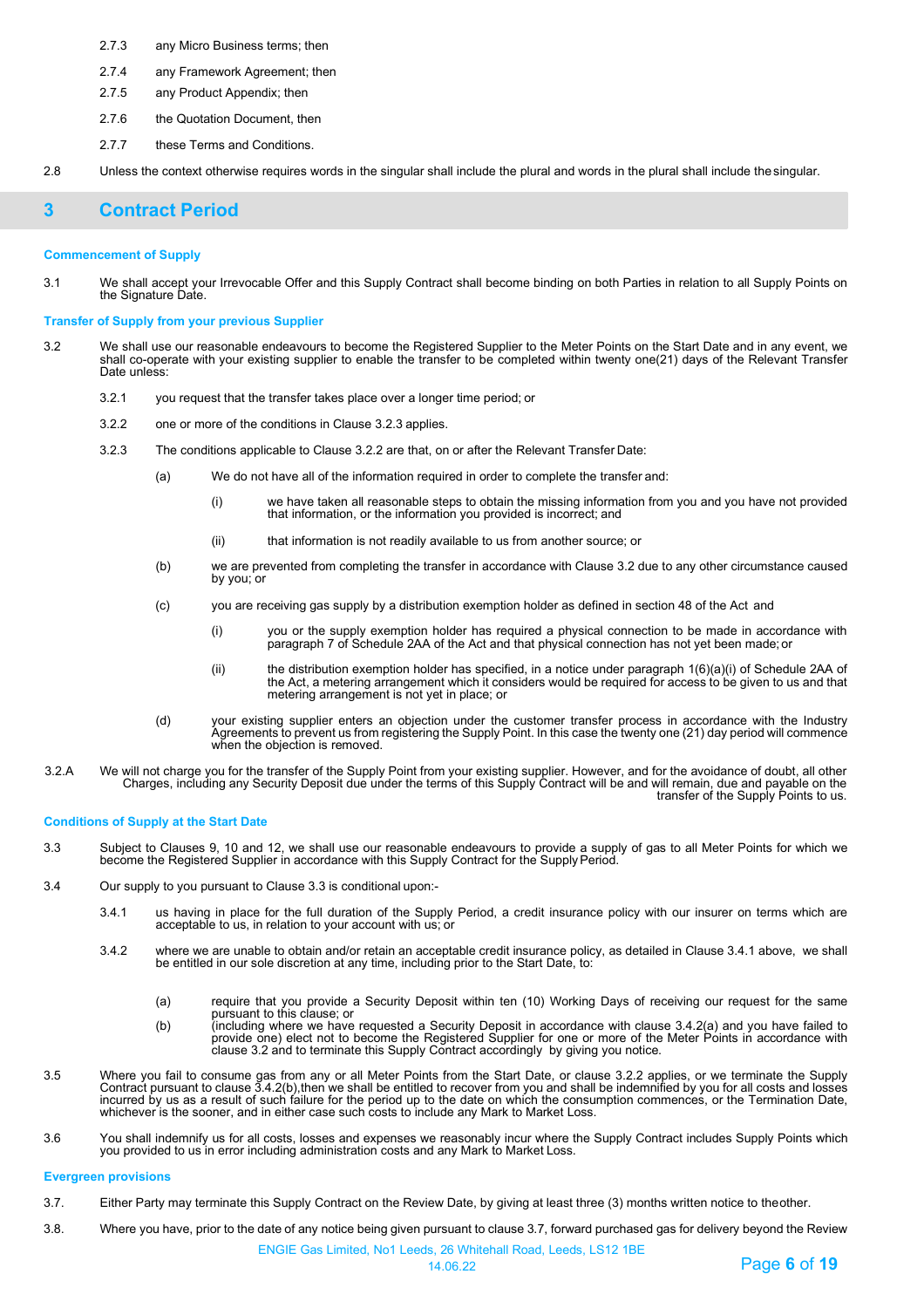Date we shall be entitled to sell back such gas on the wholesale market.

- 3.8.1. We will invoice you for any Mark to Market Loss arising as a result of such sell back.
- 3.8.2. Where the Supply Contract contains a Product Appendix with a sellback provision, any sellback required under Clause 3.7 may, if possible, be dealt with and invoiced in accordance with the terms of the Product Appendix.
- 3.8.3. Where the Supply Contract does not contain a Product Appendix or sellback under that Product Appendix does not occur and the sell back pursuant to Clause 3.8 results in a Mark to Market Loss, we shall provide you with a separate invoice for that amount, which invoice will be payable fourteen (14) days after the Invoicing Date.
- 3.9. Where no notice to terminate is provided pursuant to Clause 3.7, this Supply Contract will be automatically extended for a further twelve (12) months from the Review Date.
- 3.10. If this Supply Contract is not terminated in accordance with Clause 3.7, a new Quotation Document will be issued setting out the Charges for the twelve (12) month period following the Review Date. You may request that we agree the new Charges at any time up to 14:00 on<br>the 5th Working Day prior to the Review Date. However, if the Charges are not agreed by the 4th Working Day before the Review Date.
- 3.11. The new Charges will be agreed with you or determined by us, based on the prevailing or applicable Supply Costs (subject always to Clause 6.20) and if determined by us, provided the Charges are set on this basis, you will accept them.
- 3.12. If the new Charges are agreed earlier than three months prior to the Review Date, neither Party will have the right to terminate the Supply Contract in accordance with Clause 3.7 and the Supply Contract will continue for a further twelve (12) months after the Review Date.
- 3.13. Notwithstanding the other provisions of this Clause 3, you agree that you will only forward purchase gas for Supply during the twenty four (24) calendar months following the month of purchase, such period to extend on a monthly rolling basis. If you have forward purchased<br>gas for Supply during the period beyond the Review Date, the latest Reference Volumes sh period following the Review Date unless otherwise agreed between the Parties.

#### **Charges after the Termination Date**

- ,(3.14 After the Termination Date and until such time as another Registered Supplier has been registered as the supplier to your Meter Point(s),<br>you recognise and agree that any consumption shall be automatically charged a to you from us, but to all other extents the terms of this Supply Contract, including the recovery by us of all Transportation Costs, Meter<br>Reading Costs and Metering Costs, shall continue in full force and effect.. In add
	- vary the Invoicing Period, the Invoicing Date and the Payment Date from those specified in the Quotation Document without 3.14.1<br>further notification to you from us. Such variation may include invoicing you in advance of d consumption;
	- 3.14.2 revoke or vary the terms of any applicable Product Appendix;
	- 3.14.3 request a Security Deposit be provided within ten (10) Working Days of such a request; and/or
	- 3.14.4 arrange for the Meter Points (or any one or combination of the Meter Points) to be Isolated, Disconnected and/or removed immediately (and we shall be entitled to exercise Access Rights in doing so) together with being entitled to recover from you the costs incurred in such actions.
	- 3.14.5 To the extent that gas has already been forward purchased for delivery beyond the Termination Date we shall be entitled to sell the additional gas on the wholesale market.
- 3.15 Where the Supply Contract contains a Product Appendix with a sellback provision, any sellback required under clause 3.14.5 shall if possible, be dealt with and invoiced in accordance with the terms of the Product Appendix. Alternatively, where the sell back pursuant to<br>Clause 3.13 results in a Mark to Market Loss, we may provide you with a separate Inv fourteen (14) days after the date of Invoice.

#### **Transfer of Supply**

- 3.16 Where you wish to transfer any Supply Point we may enter an objection under the customer transfer process in accordance with the Industry Agreements to prevent an alternative supplier from registering the Supply Point if:
	- 3.16.1 you arrange to transfer to an alternative Registered Supplier before the Termination Date; and/or
	- 3.16.2 there are any overdue Invoices not paid by their Payment Date (including Reconciliation Invoices and Invoices for interest) or other outstanding sum due hereunder, such Invoices or outstanding sum not being subject to a bona fide dispute, or you are in breach of the terms of the Supply Contract; and/or
	- 3.16.3 there is a co-operative agreement with the new Registered Supplier that they have registered the Meter Point in error;and/or
	- 3.16.4 an alternative supplier attempts to register a single Meter Point where we are the Registered Supplier for one or more related Meter Points.
- 3.17 Where we do not enter an objection, or where we do enter an objection when that objection is removed, we shall co-operate with any new supplier to enable the transfer to be completed within twenty one (21) days of the Relevant Transfer Dateunless:
	- 3.17.1 you request that the transfer takes place over a longer time period; or
	- 3.17.2 you withdraw your request for a transfer by notifying the new supplier that you do not wish to switch to that supplier;or
	- 3.17.3 one or more of the conditions in Clause 3.18 applies.
- 3.18 The conditions applicable to Clause 3.17.3 are that, on or after the Relevant Transfer Date:
	- (a) we do not have all of the information required in order to complete the transfer and:
		- (i) we have taken all reasonable steps to obtain the missing information from you and you have not provided that information, or the information you provided is incorrect; and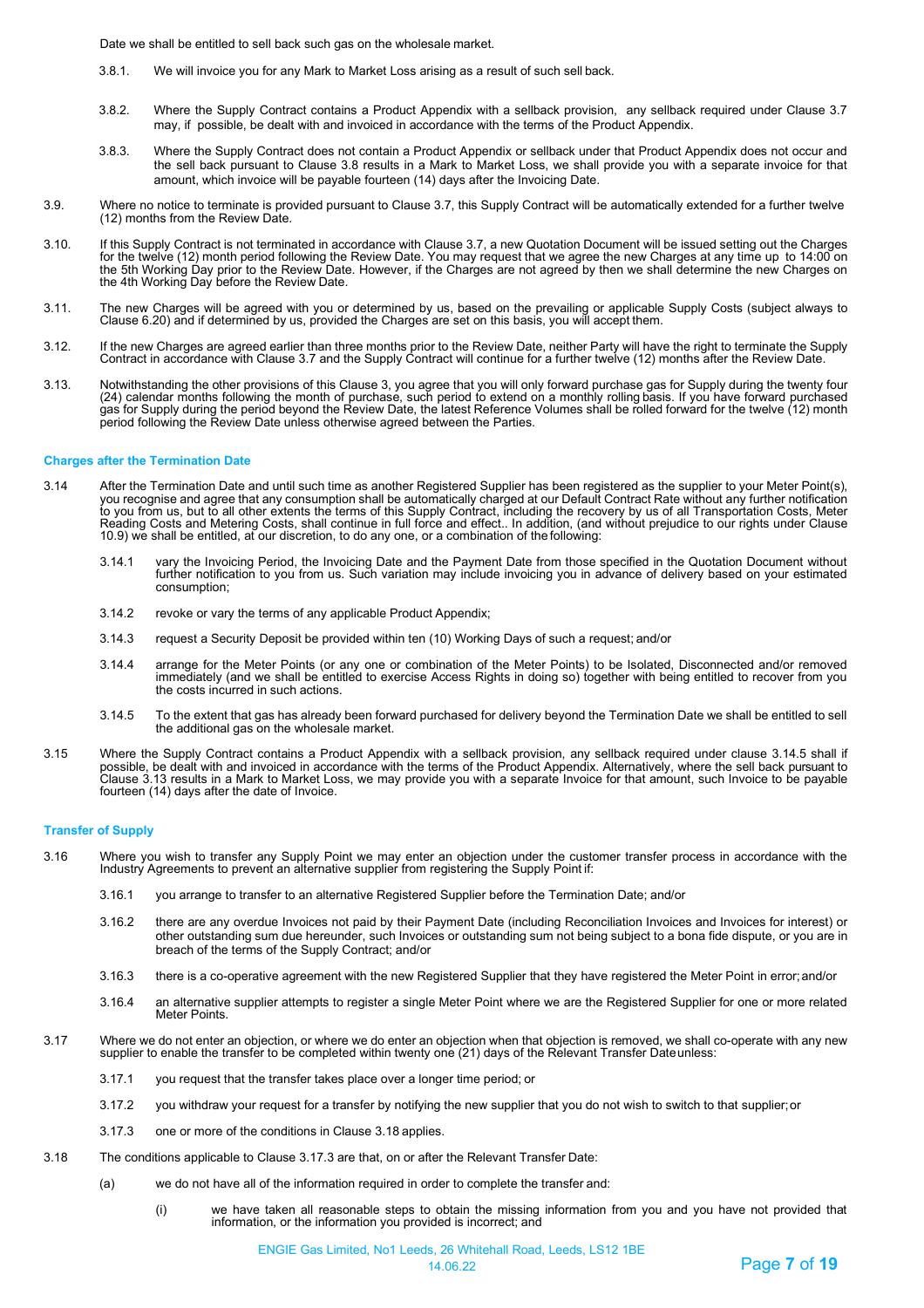- (ii) that information is not readily available to us from another source; or
- (b) we are prevented from completing the transfer in accordance with Clause 3.17 due to any other circumstance caused by you.
- 3.19 We will not charge you for the transfer of the Supply Point to a new Registered Supplier. However, and for the avoidance of doubt, all other Charges, including if relevant any termination and Mark to Market Loss and payment due under the terms of the Supply Contract will be, and will remain, due and payable on the transfer of the Supply Point.

### <span id="page-7-0"></span>**4 Your Consumption Information and other obligations**

#### 4.1 You agree that:

- 4.1.1 you will provide us with true and accurate opening, interim (upon request) and closing meter readings (which is acceptable for Settlement purposes) for each Meter Point Supplied under the Supply Contract as at the Start Date as well as any added or removed during the Supply Period;
- 4.1.2 if you do not provide us with such opening and/or closing meter reads we shall be entitled to rely on estimated reads and to treat them as actual reads for the purposes of calculating your first and last Consumption Invoices and any associated Reconciliation Invoices;
- 4.1.3 title and risk in the gas shall pass to you at the Offtake Point;
- 4.1.4 the quantity of gas in kWh supplied under this Supply Contract shall be calculated in accordance with section 12 of the Act;
- 4.1.5 the volume of gas supplied shall be measured and corrected for pressure and temperature in accordance with the Gas (Calculation of Thermal Energy) Regulations 1996;
- 4.1.6 at least thirty (30) Working Days before the Start Date and thereafter on an on-going basis you will provide us with an up to date emergency telephone number clearly identifying personnel who can be contacted at any time for the purposes of reporting or facilitating a response to any emergency at any Supply Point;
- 4.1.7 you shall indemnify us against all costs and losses we incur should your Service Providers, in our reasonable opinion, fail to provide their services adequately. In such circumstances we may de-appoint that Service Provider and appoint another ourselves and you shall indemnify us for all costs and losses we incur in doing so;
- 4.1.8 you shall use gas supplied under this Supply Contract so that it does not interfere with the efficient and safe supply of gas to other consumers;
- 4.1.9 the Supply shall be for your consumption during the Supply Period and that you shall not on-supply any third party without our prior written consent; and
- 4.1.10 you have informed us and shall continue to inform us immediately if you have or use or intend to have or use any on-site generation facilities or are party to any ancillary service or commercial demand-side agreements, at any time during the Supply Period.

#### **Supply Point Capacity and Annual Quantity**

- 4.2 In relation to each Supply Point:
	- 4.2.1 we are entitled to rely upon the Supply Point Capacity and Annual Quantity to calculate the Charges and the Initial Consumption Forecast;
	- 4.2.2 you will notify us as soon as possible where you know or believe any Supply Point Capacity and/or Annual Quantity is incorrect;
	- 4.2.3 you will notify us where you wish any Supply Point Capacity and/or Annual Quantity to be varied and we will use our reasonable endeavours to arrange the variation, which will always be subject to confirmation by the relevant Transporter and/or other relevant third party organisation that such variation to Supply Point Capacity and/or Annual Quantity is agreed; and
	- 4.2.4 you shall provide us with sufficient data as specified in the Industry Agreements to allow us to agree a Supply Point Capacity and/or Annual Quantity revision with the Transporter or other relevant third party organisation.
	- 4.2.5 For the avoidance of doubt we shall be entitled but not obliged to set, monitor, notify you, or vary the Supply Point Capacity and/or Annual Quantity.

#### **Consumption Forecasts**

- 4.3 You agree that the Initial Consumption Forecast and, in relation to the period after their provision, any Revised Consumption Forecasts provided pursuant to Clauses 4 and 5, shall be contractually binding in relation to the consumption tolerance mechanism in Clause 6.22, except where an alternative mechanism is set out in any Product Appendix that comprises part of the Supply Contract..
- 4.4 You will provide a Revised Consumption Forecast as soon as possible on each occasion that you become aware of any likely change compared to a) your Initial Consumption Forecast; or b) any previous Revised Consumption Forecast (including periods of zero consumption for any Meter Point under this Supply Contract).
- 4.5 Where we reasonably consider the Initial Consumption Forecast or any Revised Consumption Forecast to be inaccurate, then we shall be entitled to substitute the Initial Consumption Forecast (or, if any, the most recent Revised Consumption Forecast) with a reasonable Revised Consumption Forecast on your behalf. At your request we shall provide you with reasonable evidence to demonstrate why the Initial Consumption Forecast or any Revised Consumption Forecast is inaccurate and to support our Revised Consumption Forecast.
- 4.6 Where you or we provide a Revised Consumption Forecast pursuant Clauses 4.4 and 4.5 above , and a Product Appendix comprises part of your Supply Contract, the provisions of such Product Appendix shall be followed.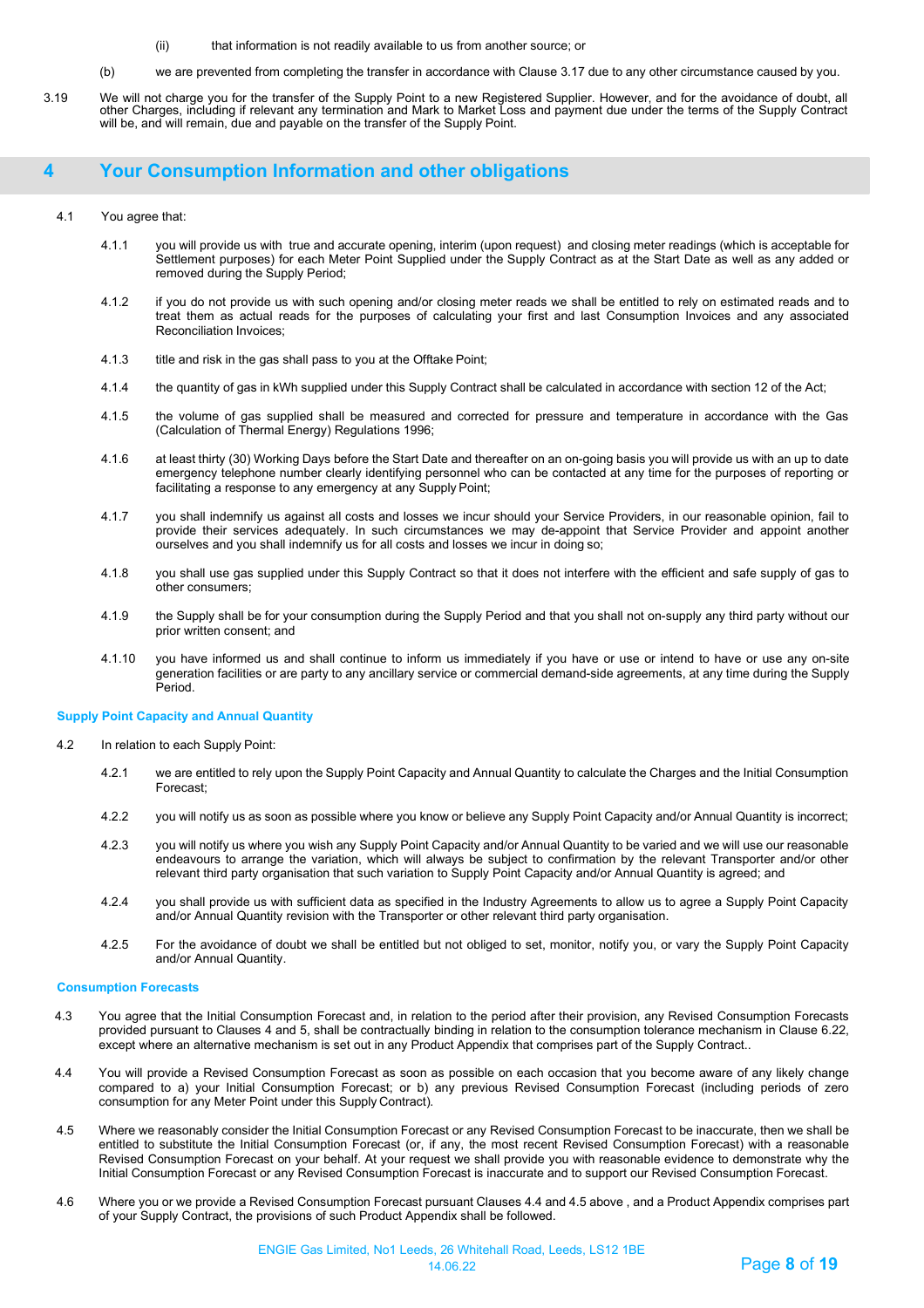- 4.7 Where you or we provide a Revised Consumption Forecast pursuant Clauses 4.2 and 4.3 above, and the Supply Contract does not contain a Product Appendix, the following provisions shall apply;
	- 4.7.1 where there is a reduction in the Initial Consumption Forecast (or, if any, the most recent Revised Consumption Forecast), to the extent that gas has already been forward purchased in excess of any Revised Consumption Forecast, we shall be entitled to sell the additional gas on the wholesale market;
	- 4.7.2 if the sell back pursuant to Clause 4.7.1 results in a Mark to Market Loss to Us, we shall provide you with a separate Invoice for that amount, such Invoice to be payable fourteen (14) days after the date of Invoice; and
	- 4.7.3 where there is an increase in the Initial Consumption Forecast (or, if any, the most recent Revised Consumption Forecast) and additional gas is purchased, then we shall be entitled to vary the Charges by a reasonable amount to reflect any resulting changes in the cost of the Supply.

#### **National Transmission System Exit Capacity Charges**

- 4.8 Where any of your Supply Points are connected to the National Transportation System, we will, upon becoming the Registered Supplier, also become liable for the enduring capacity for that Supply Point. This status will require us to confirm the exit capacity for that Supply Point to National Grid on an annual or other basis as legislation and regulation requires.
- 4.9 In order to enable us to confirm the exit capacity required you will use your best endeavours to provide us with such information as we reasonably require from you. The information will be provided in good faith and you will notify us as soon as you become aware of changes, errors or omissions in the information given.
- 4.10 The Capacity Charges relating to the Supply Points connected to the National Transmission System, will be passed through to you as set out in the Quotation Document during the Supply Period. Where we remain liable for the Capacity Charges arising after or applying in respect of any period beyond the End Date of this Supply Contract and, we will invoice you for these costs on a pass through basis,
- 4.11 You acknowledge and agree that you shall be liable for and will pay the Capacity Charges payable by you in accordance with the terms of the Supply Contract both before and after termination until such time as the enduring capacity obligation has transferred to your new Registered Supplier.
- 4.12 Following termination of the Supply Contract both Parties will use their reasonable endeavours and will work together in good faith, to arrange for the transfer of the enduring capacity obligation to your new Registered Supplier.

## <span id="page-8-0"></span>**5 Supply Points**

#### **New Supply Points**

- 5.1 We may, in our absolute discretion, agree in writing to your written request that Supply Points in addition to those in the Quotation Document are added to the Supply Contract.
- 5.2 The Charges for any new Supply Points that we agree to add to the Supply Contract will be as set out in an additional Quotation Document. In all other respects the terms of the Supply Contract shall apply.
- 5.3 Any Supply Points added during the Supply Period which were not included in the first Quotation Document shall be subject to a separate calculation under Clause 6.22.

#### **Removal of Supply Points**

- 5.4 If you wish to remove a Supply Point, from this Supply Contract you shall:
	- 5.4.1 provide us with at least thirty (30) days' notice in writing; and
	- 5.4.2 provide us with written details of the meter reading at the date of removal (having regard to the timescales in Clause 5.4.1), valid contact details for the new or remaining lessee, lessor, owner or occupier of the SupplyPoint.
- 5.5 Notwithstanding the notice requirements in Clause 5.4 above, this Supply Contract shall remain in full force and effect with respect to all Supply Points and you shall remain liable for payment of all invoices applicable to all Supply Points, unless and until we have provided our written consent to such removal, such consent not to be unreasonably withheld or delayed.
- 5.6 Where we agree to the removal of a Supply Point from the Supply Contract:
	- 5.6.1 the Initial Consumption Forecast (or, if any, the most recent Revised Consumption Forecast) shall be substituted with a new Revised Consumption Forecast with effect from the date of the Supply Point removal and that Revised Consumption Forecast shall be effective only for the period following the date it is provided;
	- 5.6.2 to the extent that gas has already been forward purchased in excess of any Revised Consumption Forecast, we shall be entitled to sell the additional gas on the wholesale market;
	- 5.6.3 where the Supply Contract contains a Product Appendix with a sellback provision, any sellback required under clause 5.6.2 shall be dealt with and invoiced in accordance with the terms of the Product Appendix; and
	- 5.6.4 where the Supply Contract does not contain a Product Appendix and the sell back pursuant to Clause 5.6.2 results in a Mark to Market Loss, we shall provide you with a separate invoice for that amount, which invoice will be payable within fourteen (14) days of the Invoicing Date.

**Discontinuance of Supply**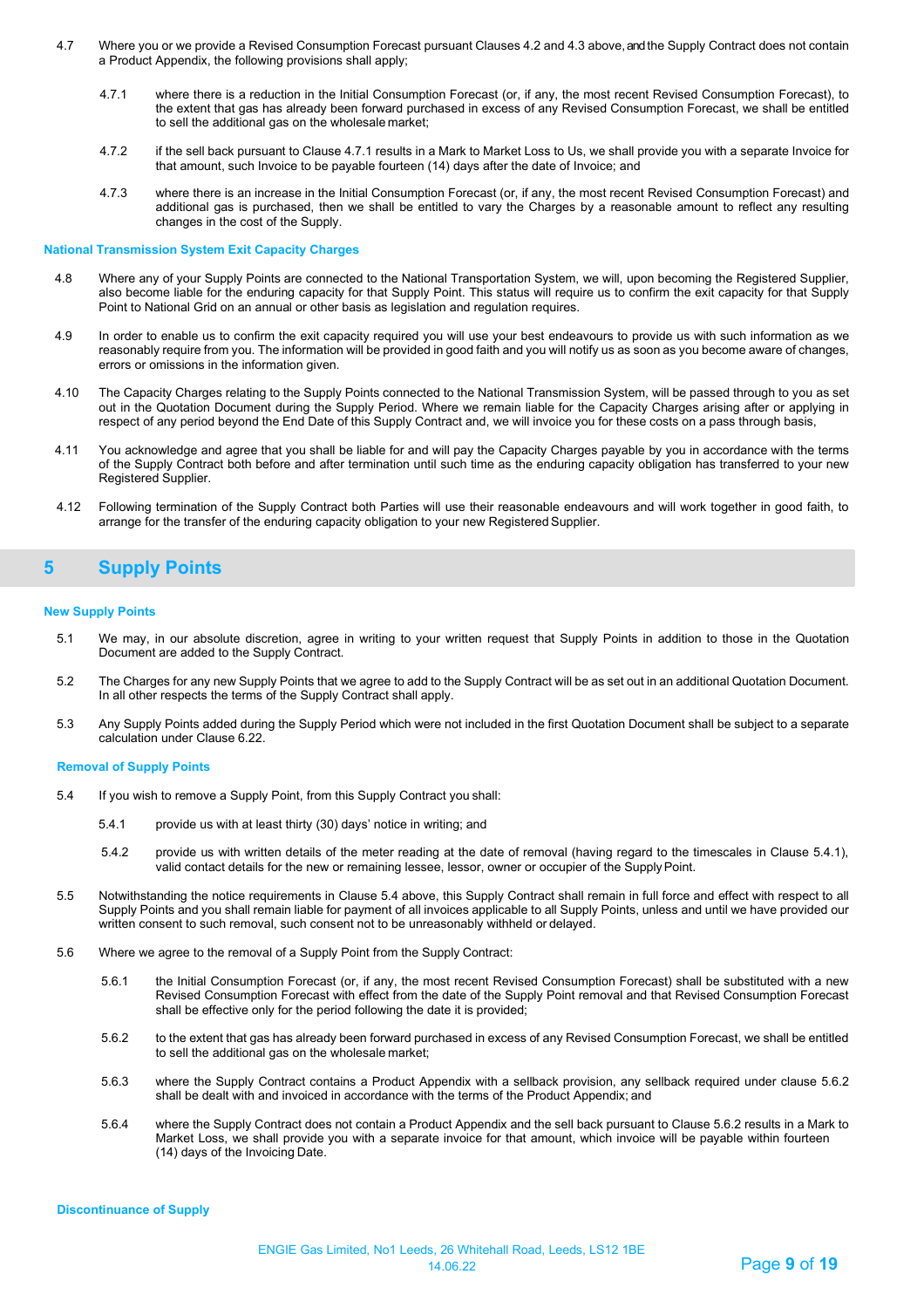- 5.7 If you wish to discontinue consumption of gas at any Supply Point during the term of this Supply Contract whilst you continue to lease, occupy or own such Supply Point then, until such time as the relevant Meter Point(s) is/are Disconnected and the Equipment is removed you shall indemnify us in respect of:
	- 5.7.1 all on-,going Transportation Costs, Metering Costs, Meter Reading Costs and other ancillary costs associated with such Supply Point, including, those accruing to the Supply Point after Disconnection or Isolation;
	- 5.7.2 all Isolation and Disconnection costs; and
	- 5.7.3 all meter removal costs.
- 5.8 Where you discontinue the consumption of gas at any Supply Point, we shall be entitled to sell any gas forward purchased by us for delivery to that Supply Point on the wholesale market.
- 5.9 Where the Supply Contract contains a Product Appendix with a sellback provision, any sellback required under Clause 5.8 shall, where your Product Appendix permits, be dealt with and invoiced in accordance with the terms of the ProductAppendix.
- 5.10 Where the Supply Contract does not contain a Product Appendix and the sell back pursuant to Clause 5.8 results in a Mark to Market Loss, we shall provide you with a separate invoice for that amount, which invoice will be payable fourteen (14) days after the date of invoice.
- 5.11 You shall not be entitled to remove a Supply Point from this Supply Contract where such Supply Point is the only remaining Supply Point under this Supply Contract.
- 5.12 If gas is not used at any Supply Point for a consecutive period in excess of six (6) calendar months we may, at our sole discretion, arrange for the Disconnection or Isolation and/or removal of the Equipment at that Supply Point and you shall indemnify us for a reasonable administration fee and all costs incurred by such Disconnection or Isolation and/or removal.
- 5.13 Where any Supply Point is removed pursuant to this Clause 5 the provisions of the Quotation Document shall, to the extent agreed to by us, be amended or be deemed to be amended as appropriate to take account of such sale, disposal or termination of the use of the Supply Point.

#### **Moving Location**

- 5.14 If you are moving from the property serviced by the Supply Points, please provide accurate readings to us at least two (2) Working Days before the day you move. Please note that you shall continue to be liable for Charges payable under this Supply Contract until responsibility for them is assumed by a new owner or occupier of the said property (whose details you should provide to us), or Supply is permanently Disconnected by us or the DNO. Furthermore, if we have reasonable grounds for believing that you are seeking to effect a change of tenancy/occupancy to a Related Entity, we may at our sole discretion not bring the Supply Contract to an end, in which case we will write to advise you.
- 5.15 Please provide us with a final Meter Point reading on or around the day that you move out in accordance with clause 5.14.

#### **Domestic Sites**

- 5.16 You acknowledge and accept that;
	- 5.16.1 we will not accept the addition of a Domestic Site to the Supply Contract under Clause 5.1; and
	- 5.16.2 we will not accept the removal of a Supply Point from the Supply Contract under Clause 5.4 if the site would thereafter be for domestic use and/or if the new owner, occupier or lessee would fall within the definition of a Domestic Site;and
	- 5.16.3 we will not accept any change to the use and/or ownership of any Supply Point included in the Supply Contract to a Domestic Site; and
	- 5.16.4 in the case of Clauses 5.16.2 and 5.16.3, you will remain liable for the Charges and all and any other costs associated with that Supply Point as if it were and remained in your commercial and/or industrial use and ownership.

#### **Micro Business Consumer**

- 5.17 We have taken reasonable steps to identify whether your business is a Micro Business Consumer on the Signature Date, based on the information you have provided to us.
- 5.18 If during the Supply Period, your business changes such that you become a Micro Business Consumer or you hold any information which we may deem relevant for the purposes of determining whether you are a Micro Business Consumer, you shall notify us immediately.

## <span id="page-9-0"></span>**6 Charges and Payment**

- 6.1 In consideration of the Supply in accordance with this Supply Contract you shall pay us all Charges detailed in the Invoices without set off, deduction or counterclaim using the Payment Method and by the Payment Date. For the avoidance of doubt, where it is necessary to credit and reissue an Invoice for any reason, the payment term attributable to the original Invoice shall be applied to the re-issued Invoice, which could mean, in practice, a requirement for immediate settlement by you.
- 6.2 We may at any time without notice to you, set off any of your liabilities to (i) any of our Associated Companies against any liability of us to you, whether either liability is present or future, liquidated or unliquidated and whether or not either liability exists under this Supply Contract, or (ii) Us in relation to any outstanding sum due by You pursuant to the terms of this Supply Contract against any overpayment received from You either under this Supply Contract, or another contract between You and Us or You and an Associated Company. Any exercise by us of our rights under this Clause 6.2 shall not limit or affect any other rights or remedies available to us under this Supply Contract or otherwise.
- 6.3 We shall be entitled to charge you an administration fee in respect of each Invoice if payment is not made by the Payment Method,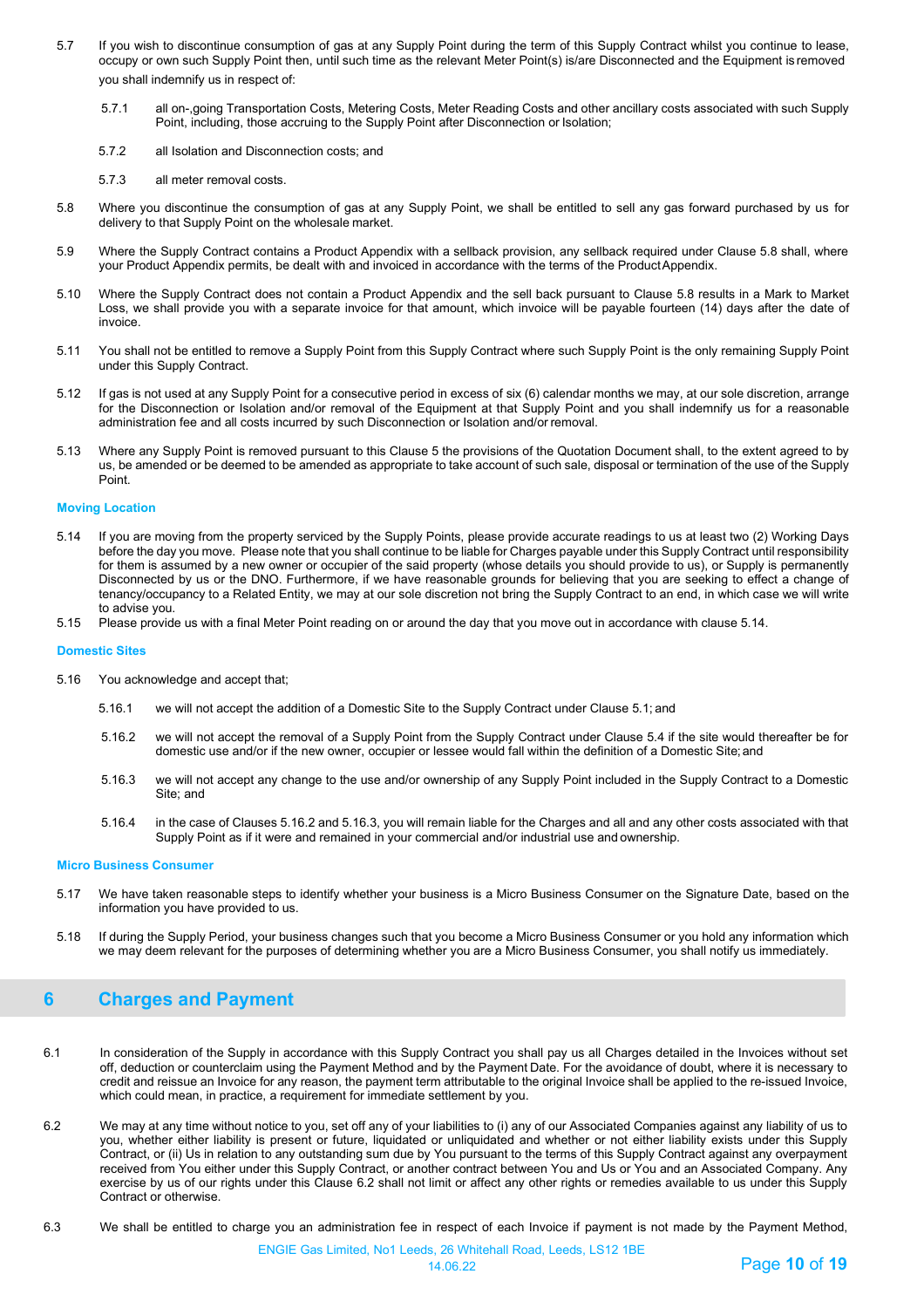including for the avoidance of doubt, where you make payment by credit card.

- 6.4 We shall use our reasonable endeavours to send you a Consumption Invoice by the Invoicing Date. In the event that a Consumption<br>Invoice is not posted to you or sent to you by other customary means by the Invoicing Date number of days such Invoice is posted or sent late. Any queries regarding your Invoice should be raised within 14 days of the date of such Invoice.
- 6.5 We may (both before and after judgment) charge you interest at 4% above the Bank of England's base lending rate from time to time, compounded daily, on any overdue amount. In addition, we shall be entitled to charge you administration fees and costs we incur in pursuing you in relation to overdue sums. Furthermore, where we initiate Disconnection due to non-payment on your part, we shall be entitled to charge you our reasonable costs incurred in connection therewith, and in the event of continued non-payment we may apply<br>our Default Contract Rate as published on the Website, for the Supply Period.
- 6.6 Where you have paid three (3) or more Invoices late during the Supply Period then we shall be entitled to Invoice you in advance for the<br>Iast month of consumption of the Supply Period based on our estimate of remedies available to us hereunder, if the circumstances set out in clause 10.6.3 apply, we shall be entitled to terminate with immediate

effect any extended payment terms agreed with you by Side Letter or otherwise, by serving written notice on you,

- 6.7 We reserve the right to charge you an administration fee for each copy Invoice you request.
- 6.8 Should you wish a purchase order number to be added to an Invoice, you must notify us by email to the email address detailed in Clause 11.10 no later than thirty (30) days ahead of the Invoice Date, failing which no purchase order number will be added to that Invoice. We shall be entitled to charge you an administration fee for the addition of a purchase order number to an Invoice.
- 6.9 If any overdue amount is the subject of a bona fide dispute, then you shall still pay any undisputed portion of an Invoice by the Payment Date.
- 6.10 We will use reasonable endeavours to invoice you for your consumption using validated Consumption Data. However, where we receive non-validated, incomplete or, in our reasonable opinion, inaccurate Consumption Data we will be entitled to charge you on the basis of our estimate of consumption. We will be entitled but not obliged to issue Reconciliation Invoices at any time after receipt of validated Consumption Data, whether during or after the end of the Supply Period. For the avoidance of doubt, this Clause 6.10 survives termination of the Supply Contract.
- 6.11 If at any time during or after the Supply Period, one or more elements of the Charges are found to have been incorrectly calculated or wrongly omitted or included in any invoice, then we shall be entitled but not obliged to issue a Reconciliation Invoice in respect of the same. For the avoidance of doubt, this Clause 6.11 survives termination of the Supply Contract.
- 6.12 In addition to the provisions of Clause 6.11, we are entitled but not obliged to issue Reconciliation Invoices during or after the Supply Period in respect of any or all elements of the Charges which are set out as "Pass-Through" in the Quotation Document. For Supply Periods greater than twelve (12) months, we will usually issue Reconciliation Invoices annually but may do so more or less frequently.
- 6.13 You are entitled to request a Reconciliation Invoice of the Charges, or any element of them, provided that:
	- 6.13.1 there have been no previous Reconciliation Invoices issued in respect of that element of the Charges for the period in question within the last (12) months; and
	- 6.13.2 such request is received within twelve (12) months of (a) the Termination Date; or (b) the date of the last Invoice; or (c) our receipt of fully validated Consumption Data, whichever is the later.

For the avoidance of doubt, this Clause 6.13 survives termination of the Supply Contract.

- 6.14 We shall be entitled to vary any component of the Charges by a reasonable and proportionate amount at any time during the Supply Period, so as to minimise the amount of any Reconciliation Invoices. At your request we shall provide reasonable evidence to demonstrate why the Charges have been varied and to support our substitute Charges.
- 6.15 If over the whole of the Supply Period, the total invoiced consumption is outside the Consumption Threshold, we may recover additional Transportation Costs and/or Metering Costs incurred even if Transportation Costs and/or Metering Costs are "included in the Unit Rate" or "Fixed" in the Quotation Document.
- 6.16 If you have opted for a flexible commodity purchasing supply arrangement, the Commodity Charges will be calculated in accordance with the terms of your Product Appendix.
- 6.17 Prior to the Start Date, you must inform us of your classification in respect of the Climate Change Levy, specifically if any exemptions apply. If you do not, we will apply the Climate Change Levy in full. If your classification in respect of the Climate Change Levy changes, you must notify us in writing within 30 days of becoming aware of such change failing which, we will apply the Climate Change Levy in full.
- 6.18 Where Meter Rental is specified as "Pass-Through" in the Quotation Document, and where no direct contracts exist between you and a meter service provider, it will be charged at the prevailing weighted average rate incurred by us, or as otherwise determined as attributable to you by us, acting reasonably. In addition to the Metering Rental you shall be liable to pay any costs incurred by us where any Equipment not in situ at the Signature Date is fitted at a Supply Point, including but not limited to installation and rental charges.
- 6.19 Transportation Costs are still payable by you for any Meter Points which remain connected even if they are not consuming gas and regardless of whether the relevant costs are referred to as "included in the Unit Rate", "Fixed" or "Pass-Through" in the Quotation Document. Metering Costs and Meter Reading Costs are still payable by you for any meters which remain on site, even if they are not connected and regardless of whether the relevant costs are referred to as "included in the Unit Rate", "Fixed" or "Pass-Through" in the Quotation Document.
- 6.20 We shall be entitled to recover from you and you shall indemnify us in respect of a proportionate amount of any additional costs, charges, expenses or liabilities **("Costs")** which are incurred by us in supplying the gas or are levied against us including but not limited to, where such Costs arise in the following circumstances:
	- 6.20.1 from the imposition, or variation in the rate, of any energy-related tax, levy or duty;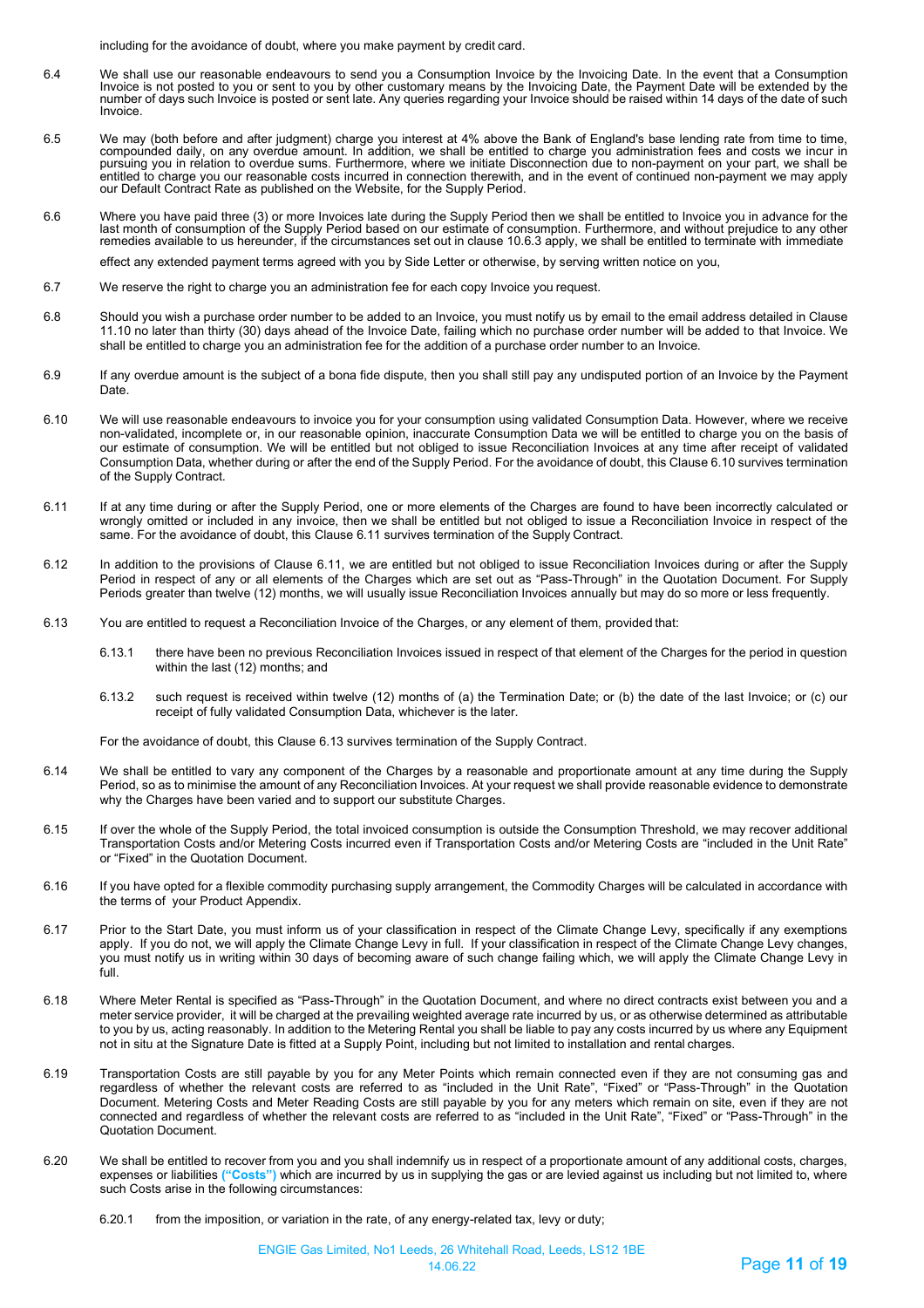- 6.20.2 as a direct or indirect result of; (a) any imposition, revision, variation, amendment or change in interpretation, of any statute, statutory instrument, regulation, law, directive **("Legislation")** or the Industry Agreements; (b) any new Legislation or new Industry Agreements; or (c) any decision, guidance direction, order or interpretation of Legislation or the Industry Agreements by the Authority or any other relevant regulatory body;
- 6.20.3 as a result of us fulfilling our or your obligations or, your failure to comply with your obligations, under any of the Industry Agreements in relation to safety issues or investigations in connection with any of the SupplyPoints;
- 6.20.4 any Supply Point being (or becoming known to be) reclassified or re-designated as daily metered;
- 6.20.5 where any supply point ratchet charges arise from the Supply Point Capacity being exceeded or exit capacity overrun charges arise, which shall be payable monthly in arrears by you upon us notifying you of those charges arising;
- 6.20.6 where the demand pattern of an NDM Supply Point is inconsistent with the End User Category assigned by the Transporter such that the Transporter assigns a different End User Category:
- 6.20.7 where our costs increase due to changes to the method for apportioning the NDM error across different categories of consumer;
- 6.20.8 as a result of inaccurate metering equipment including programming, or due to default by the ServiceProvider;
- 6.20.9 where you fail to provide such data referred to in Clause 4.2.4 or the Transporter rejects the data you have provided, we reserve the right to alter the Charges to reflect any resulting increased costs;
- 6.20.10 as a result of the cost of unidentified gas being passed on to gas suppliers through the Reconciliation by Difference or other mechanism; and
- 6.20.11 where we incur charges from Service Providers in relation to removal, discontinuance or transfer of the Equipment;
- 6.20.12 where we incur costs or loss as a consequence of error or omission by any Transporter and we are not able to recover such costs or loss from the Transporter;
- 6.20.13 all costs whatsoever incurred by us pursuant to the terms of our Licence.

#### **Consumption Tolerance**

- 6.21 For the purposes of Clauses 6.22, 6.23 and 6.24 the following expressions shall have the following meanings:-
	- 6.21.1 Consolidated Consumption Forecast means the Initial Consumption Forecast as replaced by any and all Revised Consumption Forecasts pursuant to Clauses 4 and 5;
	- 6.21.2 Consumption Threshold means the minimum and maximum percentage levels applicable to the Consumption Tolerance Forecast set out in the Quotation Document;
	- 6.21.3 Consumption Tolerance Forecast means the Consolidated Consumption Forecast apportioned monthly excluding, for the avoidance of doubt, the impact of any Supply Points added or removed during the Supply Period;
	- 6.21.4 Invoiced Consumption means the volume of gas invoiced in each Invoicing Period;
	- 6.21.5 Market Price means the unweighted arithmetic averages of daily System Average Prices (as defined in the Industry Agreements) during the Invoicing Period;
	- 6.21.6 Minimum Consumption Threshold and Maximum Consumption Threshold shall mean respectively the minimum and maximum volumes of gas calculated as percentages of the Consolidated Consumption Forecast in accordance with the Consumption Threshold; and
	- 6.21.7 Reference Price means the monthly wholesale market price that was used by us for the calculation of theCharges.
- 6.22 At the end of the Supply Period or, for contracts greater than twelve (12) months, on an annual basis, we will be entitled biut not obliged to compare Invoiced Consumption against the Consumption Tolerance Forecast apportioned monthly (defined below). If over the period the total Invoiced Consumption is outside the Consumption Threshold (calculated to three (3) decimal places), we shall be entitled to recover the additional costs of Supply calculated by reference to differences in volume and price as follows for each month:
	- 6.22.1 where the monthly Invoiced Consumption is less than the apportioned monthly Minimum Consumption Threshold, the additional Costs of Supply shall be calculated as follows:-

(Invoiced Consumption – Minimum Consumption Threshold) x (Market Price – Reference Price) = the additional costs of Supply payable by you;

6.22.2 where the monthly Invoice Consumption exceeds the apportioned monthly Maximum Consumption Threshold, the additional Costs of Supply shall be calculated as follows:-

(Invoiced Consumption – Maximum Consumption Threshold) x (Market Price – Reference Price) = the additional costs of Supply payable by you.

- 6.23 You agree that the additional costs of Supply calculated with reference to the Consumption Tolerance calculation set out above is a<br>.genuine pre-estimate of the loss we are likely to suffer in circumstances where yo
- 6.24 We will be entitled, where applicable, to include a Charge on each Invoice to reflect the Unidentified Gas Cost. We shall be entitled to issue you with a Reconciliation Invoice from time to time, whether during or after the Supply Period, where the actual costs we have incurred on your behalf differ from those we have included on your Invoice over the applicable Reconciliation Period.

## <span id="page-11-0"></span>**7 Meters and Equipment**

**Ownership of Equipment**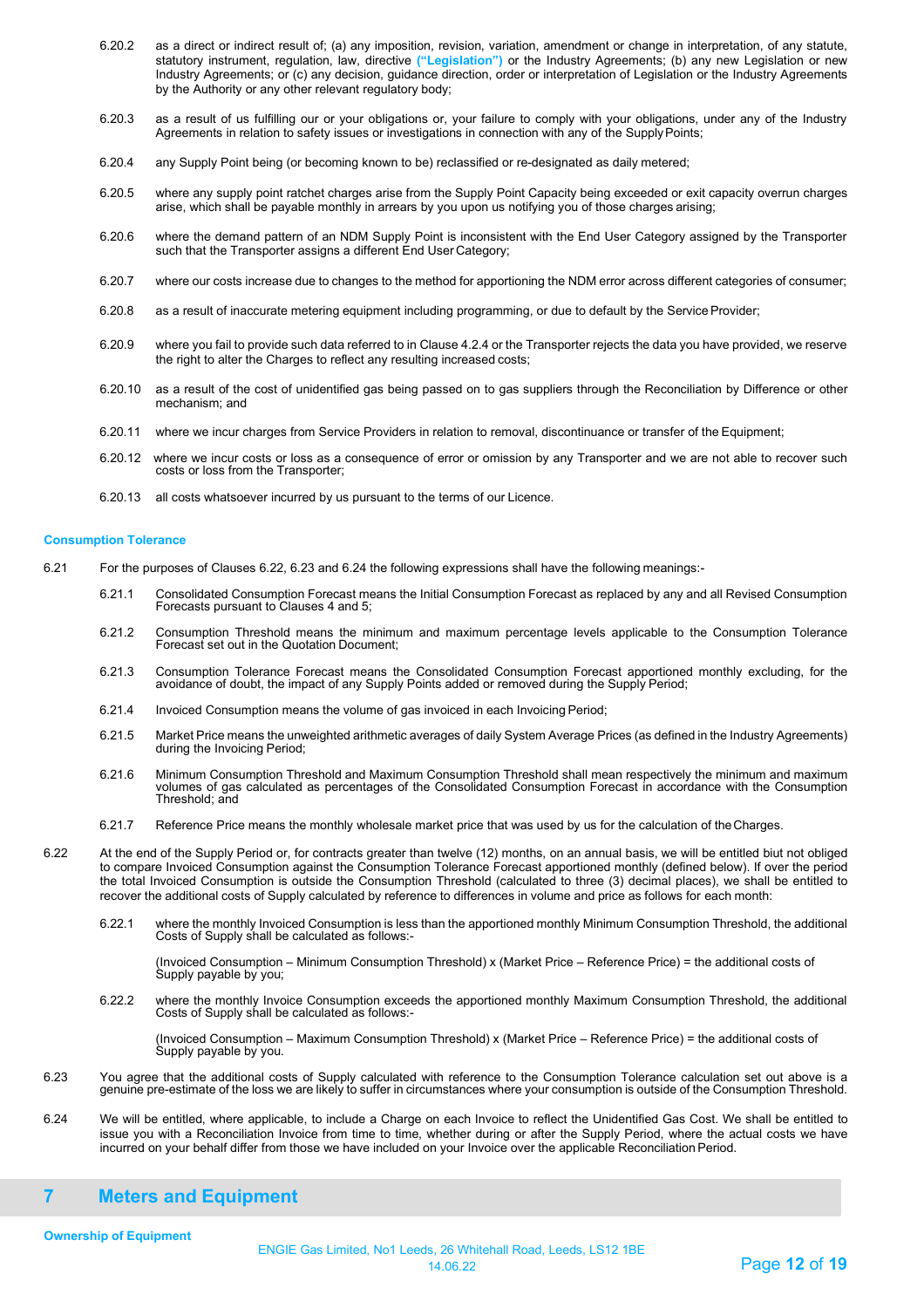- 7.1 Unless otherwise agreed with you in writing, or provided for in the Supply Contract, we do not own and are not responsible for the installation, operation, maintenance, renewal, Isolation, Disconnection or removal of any Equipment at your SupplyPoints.
- 7.2 Equipment may be installed up to the Offtake Point, which shall remain the property of the Transporter or the ServiceProvider.

**Maintenance of Equipment**

- 7.3 You shall pay agreed contributions towards installation, maintenance, inspection, operation and renewal of all or part of the Equipment belonging to the Transporter or Service Provider without being able to claim any rights of ownership over that Equipment.
- 7.4 We shall, at your cost, make any necessary arrangements with the Transporter or any relevant Service Provider for the installation, operation, maintenance, meter reading, renewal, Isolation, Disconnection or removal of the Equipment.
- 7.5 You shall ensure that all Equipment installed at the Supply Points is kept in proper order for registering the quantity of gas supplied to each Supply Point.
- 7.6 You warrant that meters installed at the Supply Points are stamped in accordance with Section 17 of the Act. You shall inform us immediately if you know, or have reason to believe, that any meters are no longer stamped.
- 7.7 We shall use our reasonable endeavours to make arrangements for the reading of your meters in accordance with the readingcycles.
- 7.8 Subject only to Clauses 4.1.1 and 4.1.2, the register of a Meter Point shall be conclusive evidence of the quantity of gas supplied through that meter.
- 7.9 You shall ensure that there is a contract between you and appropriate Service Providers for each Supply Point and where no such contract is in place then we shall be entitled to appoint an alternative Service Provider and recover from you all costs and expenses incurred by us as a result of doing so.

#### **Examination and Removal of Equipment**

- 7.10 We are entitled to require that Equipment be removed, repaired or replaced where we consider it to be damaged, incorrectly recording data, past its certification date or incorrect for the product structure and you shall notify us immediately where you become aware of or suspect any such circumstances.
- 7.11 If, in accordance with the relevant provisions of the Act, either Party requires a meter examiner to examine any Meter Point provided for the purposes of ascertaining the quantity of gas supplied under this Supply Contract, then where the meter is found to register inaccurately to a degree exceeding that permitted by the Act:
	- 7.11.1 the Meter Point shall be assumed to have registered inaccurately to the degrees so found since the penultimate date on which (otherwise than in connection with the examination) the Meter Point was read or some other date as determined for this purpose under the Act except in a case where it is proved to have begun to register inaccurately as described on some later date; and
	- 7.11.2 the amount of allowance to be made to, or the surcharge to be made on you as a result of the inaccurate registration shall be paid to or by you within fifteen (15) days of notification of the adjustment.
- 7.12 If a Meter Point is installed, removed for examination, maintained, inspected or renewed, any expenses we incur in removing, examining and re-installing the meter or substituting meter, shall be paid by you upon receipt of Invoice.
- 7.13 We shall give to you reasonable notice (except in the case of emergencies when notice will not be required) and you shall allow us to exercise the Access Rights without charge for the purposes of installation, maintenance, operation, meter reading, inspection or renewal of the Equipment or for the purposes of Isolating or Disconnecting the supply of gas to the Supply Point where, in our or the Transporter's reasonable opinion, it is necessary to do so for the purpose of averting danger of damage to life and/orproperty.

#### **Service Providers**

- 7.14 You shall comply with and act in accordance with best industry practice in relation to the appointment of Service Providers and shall also comply with the RGMA (Review of Gas Meter Arrangements), including but not limited to the requirement to provide file flows and information relating to any changes of Equipment.
- 7.15 Where you wish to use a Service Provider other than those which we recommend then you shall notify us of any such preferred Service Provider(s) which you wish to use and you shall indemnify us in respect of all costs which arise from your choice of Service Provider.
- 7.16 You are responsible for maintaining the Equipment and shall ensure insofar as it is required by law that the Equipmentis;
	- 7.16.1 appropriate;
	- 7.16.2 meets all the appropriate standards; and
	- 7.16.3 is kept safe and secure, including from weather damage and third party interference.
- 7.17 We shall not be responsible for checking the suitability of Equipment. You will pay for any work deemed necessary and undertaken by us to ensure that the Equipment is appropriate and meets the appropriate standards.
- 7.18 You shall ensure that there is a contract between you and appropriate Service Providers for each Supply Point and where no such contract is in place then we shall be entitled to appoint an alternative Service Provider and recover all costs and expenses incurred by us as a result of doing so.
- ENGIE Gas Limited, No1 Leeds, 26 Whitehall Road, Leeds, LS12 1BE 7.19 You shall provide protection for the Transporter's Equipment against damage by weather, physical damage and third partyinterference.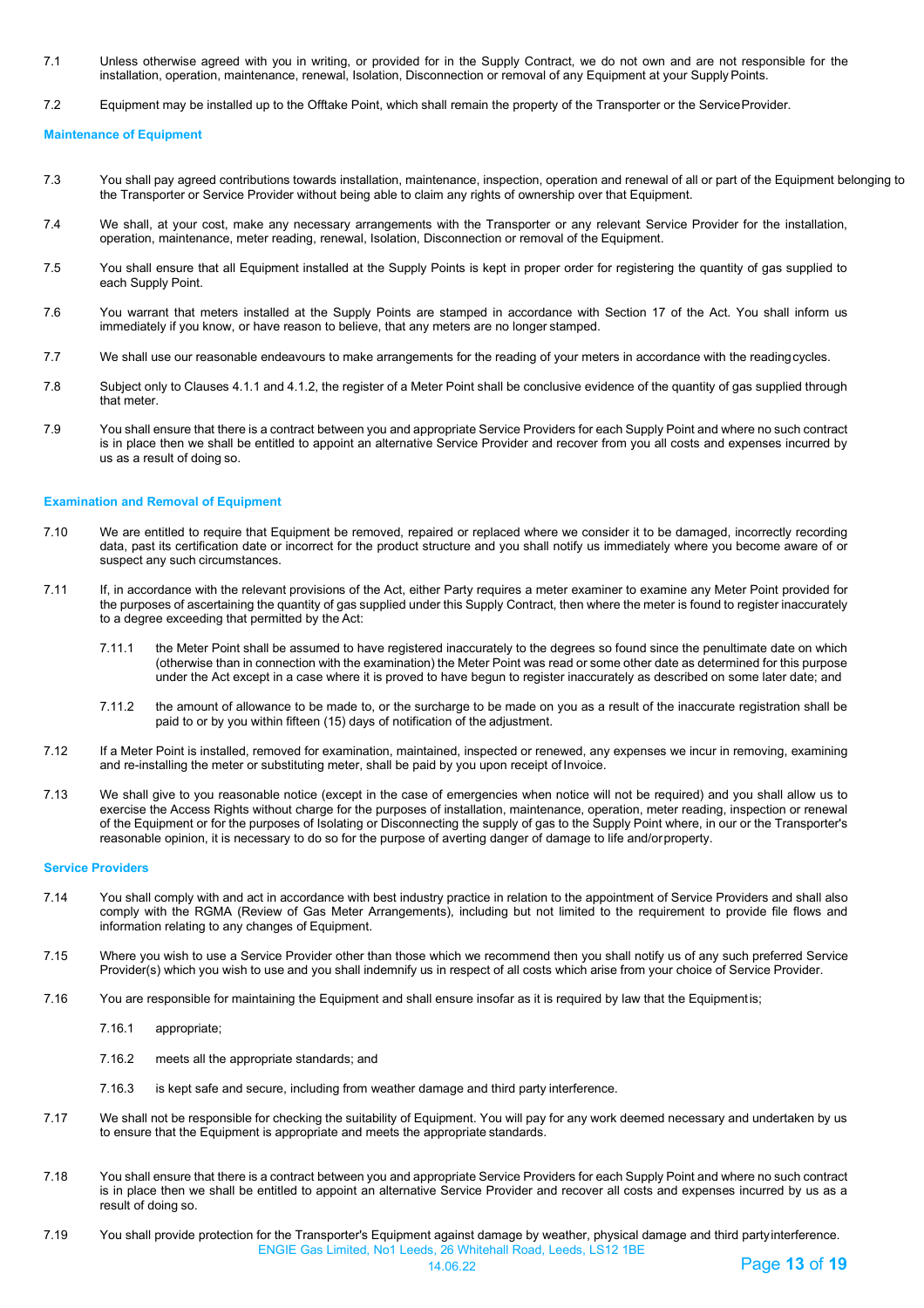- 7.20 You shall provide to the Transporter, free of charge, supplies of power, water and drainage as are required for the Transporter's Equipment.
- 7.21 Where the meter status or classification changes during the Supply Period then we shall be entitled to recover any costs which arise as a result of such changes.
- 7.22 You shall report any escape or suspected escape of gas to the Transporter's emergency service.

#### **Automated Meter Reading**

- 7.23 In accordance with the standard conditions of our gas supply licence, all Supply Points require to be an AMR enabled Meter Point.
- <span id="page-13-1"></span>7.24 You accept and agree that if your meters are not compliant with this legislation we will be entitled to exercise the Access Rights to your site in order to install an AMR device to your Meter Point at your cost.
- 7.25 We confirm that the AMR device installed will be compliant with the legislation and will be installed by a fully qualifiedengineer.
- 7.26 If a meter exchange is required, we will inform you and obtain your approval to carry out the work at your cost in advance.
- 7.27 Any costs associated with the installation of the AMR device and/or meter exchange will be subject to your prior agreement, such agreement not to be unreasonably withheld or delayed.
- 7.28 Where available, we may, at our discretion, use Consumption Data collected via any AMR system installed at any of your Meter Points for the purposes of calculating the Charges.

#### **SMART Meters**

- 7.29 We shall have the right to remove meters and replace them with a Smart Meter. Any charges (including the expenses we incur in removing and re-installing the equipment, and, if applicable boosting the communications signal required for effective operation), shall be paid by you upon receipt of invoice, We (and relevant Service Providers) shall be entitled to exercise Access Rights without charge for the purpose of removal and installation of a Smart Meter.
- 7.30 You shall be responsible for any costs of maintaining the Smart Meter and shall not damage or interfere with the Smart Meter, including blocking or interfering with the communication signal to and from the Smart Meter. All costs passed on from the DNO and TNO and any termination costs, shall be paid by you upon receipt of invoice.
- 7.31 If we intend to install a Smart Meter to measure the Supply and you wish to refuse such installation, you must tell us in writing. You can do this by contacting our customer services by e-mail a[t customer.service@energysupply.engie.co.uk](mailto:customer.service@energysupply.engie.co.uk) or by writing a letter to our customer services team or your designated account manager, if applicable.

### <span id="page-13-0"></span>**8 Liability**

- 8.1. Subject to the terms of Clause 8.3, the liability of either Party to the other in connection with this Supply Contract shall not exceed £1,000,000 (one million pounds) per incident or series of related incidents.
- 8.2. Subject to the terms of Clause 8.3, and unless otherwise expressly provided for elsewhere in the Supply Contract, neither Party will be liable to the other for:
	- 8.2.1. Economic Loss;
	- 8.2.2. any indirect or consequential loss;
	- 8.2.3. loss resulting from the liability of either Party to any other person; or
	- 8.2.4. any action, inaction or default by the Transporter or a Service Provider.
- 8.3. Nothing in this Supply Contract shall exclude or limit the liability of either Party to the otherfor:
	- 8.3.1. death or personal injury resulting from negligence;
	- 8.3.2. any obligation owed by either Party under the Act to the extent only that the Act expressly prevents any limitation of liability for failure to perform that obligation;
	- 8.3.3. any obligation to pay monies due under this Supply Contract or under any liability arising from any indemnity contained in this Supply Contract including for the avoidance of doubt and without limitation, any Mark to Market Loss or Mark to Market Gain; or
	- 8.3.4. its fraud, or fraudulent misrepresentation, misstatement, act or omission.
- 8.4 You acknowledge and agree that, where applicable to any elements of the Charges, the prevailing time limits in the relevant Industry<br>Agreements shall apply to any claim you make from us and any consequential liability refund in respect of any charges from the Transporter or other body. Subject to Clause 8.3, nothing in this Clause 8 shall operate to restrict this position.
- 8.5 We shall pay to you any monies we receive from the Transporter which are specifically paid to us by the Transporter for the purpose of refunding you pursuant to the terms of the Industry Agreements.
- 8.6 Where any of the Industry Agreements require the Transporter and/or us to do anything, which may affect the Supply to the Supply Points, neither we nor the Transporter shall have any liability for any loss or damage suffered by you for complying with that requirement.

### **9 Force Majeure**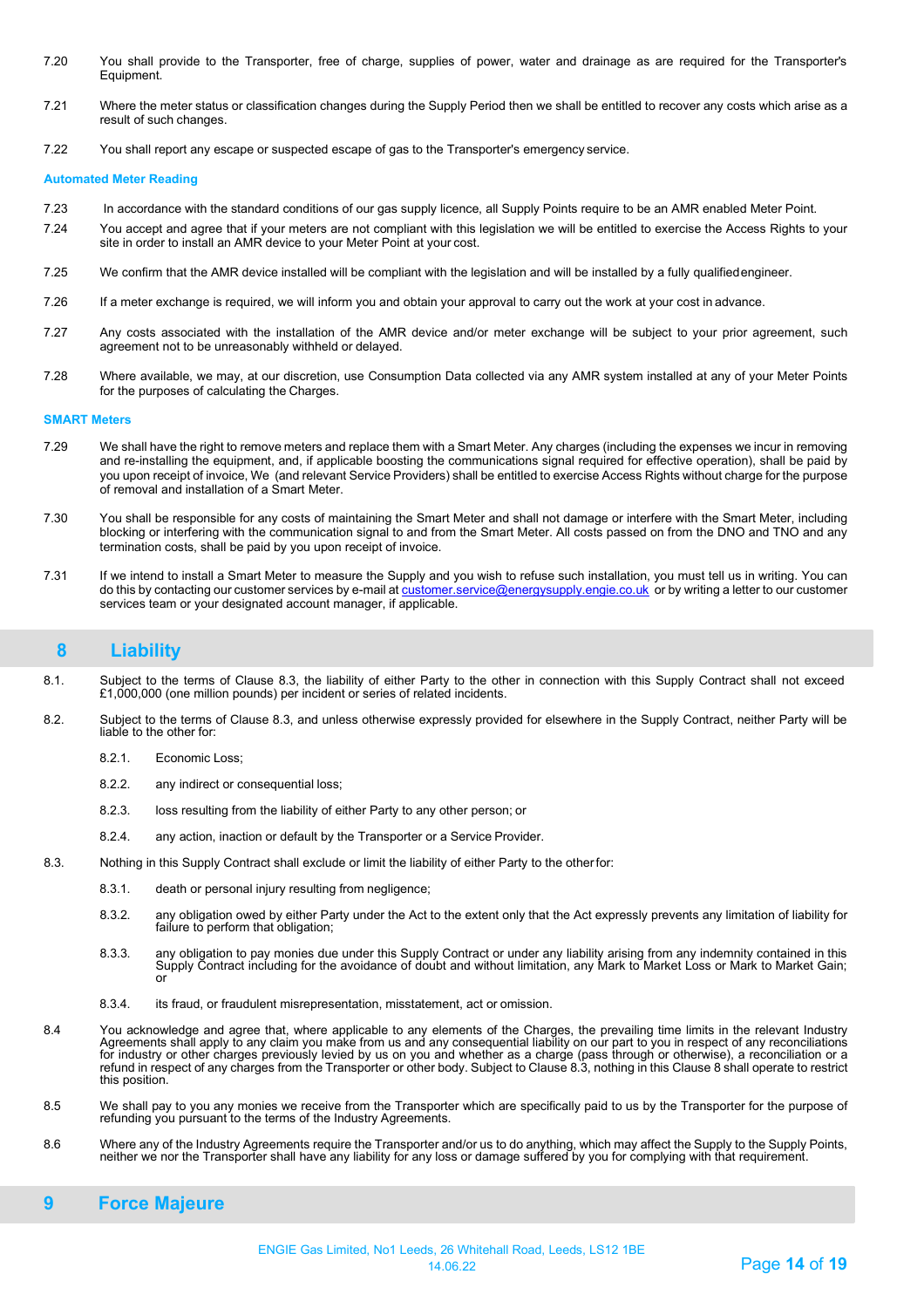- 9.1 Neither Party shall be liable to the other for delays or failures to fulfil all or a material part of its obligations under this Supply Contract if they are directly due to Force Majeure and provided that a Party seeking to claim that a Force Majeure has occurred shall notify the other Party within twenty four (24) hours of the Force Majeure occurring such notification to include its nature, its expected duration, the measures they are taking to remedy and/or mitigate the effects and when its effect ceases or is likely tocease.
- 9.2 Force Majeure shall not relieve any Party from its obligations to indemnify or make payment under this Supply Contract.
- 9.3 During the continuance of a Force Majeure:
	- 9.3.1 you may obtain temporary supplies of gas from an alternative source or supplier; and
	- 9.3.2 we shall not charge you for the Commodity Charges in respect of that period; and
	- 9.3.3 we shall be entitled to recover all costs from youwhich are levied on us by a third party in relation to your Supply, including for the avoidance of doubt Transportation Costs, Meter Reading Costs and Metering Costs arising in respect of that period.
- 9.4 Where an event of Force Majeure subsists for a period exceeding thirty (30) days then either Party shall have the right to terminate the Supply Contract immediately on the provision of written notice to the other.
- 9.5 Upon termination in accordance with Clause 9.4 we shall be entitled to sell back any undelivered gas and invoice or credit you respectively for any Mark to Market Loss or Mark to Market Gain arising.
- 9.6 The Mark to Market Loss or Mark to Market Gain shall be included in the final Invoice and paid by the paying Party to the other within fourteen (14) days of the trading position being settled in the market for the relevant period.
- 9.7 The Party claiming to be affected by Force Majeure shall take all reasonable measures to mitigate and/or remedy the effects of the Force Majeure as soon as possible.

## <span id="page-14-0"></span>**10 Suspension, Termination and Breach**

#### **Suspension**

- 10.1 Notwithstanding any provision of this Supply Contract, for the duration of a Pipeline System Emergency we shall be entitled, at the request<br>The Act to make dire Act to make arrangements for the Conveyance of the Actro Points, to discontinue the supply of gas to any Supply Point.
- 10.2 Notwithstanding any other provision of this Supply Contract, if we are given a direction under Section 2(b) (i) of the Energy Act 1976 prohibiting or restricting the supply of gas, then, for the purposes of or in connection with the direction, we may discontinue or restrict the supply of gas to the Supply Points and you shall comply with such directions until further notice fromus.
- 10.3 You shall comply with any directions made by us or the Transporter for the purposes of:
	- 10.3.1 averting or reducing danger to life or property; or
	- 10.3.2 securing against or reducing any risk to the safety of the Transportation System.
- 10.4 You shall notify us of the content of any directions received from the Transporter requiring you to reduce or cease gas consumption.
- 10.5 Where you fail to comply with Clauses 10.3 and 10.4 you shall indemnify us in respect of all costs, losses or expenses incurred by us as a result of such breach.
- 10.6 We shall not be liable to you for any loss or damage arising from:
	- 10.6.1 any Isolation, Disconnection , discontinuance or restriction of supply by; (a) us acting in accordance with Clauses 10.1 to 10.4 inclusive, unless this action is unlawful; or (b) by the Transporter; or
	- 10.6.2 any action taken by you in consequence of any direction given or request made by us or the Transporter, in any of the circumstances contemplated in Clauses 10.1 to 10.4 inclusive.

#### **Your right to terminate for our breach**

- 10.7 You may terminate this Supply Contract upon written notice to us where:
	- 10.7.1 we are in material breach of any of our obligations under this Supply Contract, and such breach has a material adverse impact on your business and within fourteen (14) days following receipt of written notice from you of such breach we have not remedied the breach; or
	- , 10.7.2 we become Insolvent (as such term is defined in Section 123 of the Insolvency Act 1986) or a receiver, administrator,<br>administrative receiver or liquidator is, or applies to be, appointed over any of our assets or

Following termination under this clause 10.7, we will sell all forward purchased gas on the wholesale market and invoice or credit you<br>respectively for any Mark to Market Loss or Mark to Market Gain arising as a result of to Market Gain shall be included in a final Invoice and paid by the paying Party to the other within fourteen (14) days of the trading position being settled in the market.

#### **Our right to terminate for your breach**

- 10.8 You shall be in breach of this Supply Contract and we shall be entitled to all or any combination of the remedies set out in Clause 10.9, at our absolute discretion, in the following circumstances:
	- 10.8.1 Notwithstanding the specific circumstances set out below, if you are in repeated or material breach of any of your obligations<br>under this Supply Contract (which shall include non-payment of a material sum of money) given notice in writing from us of such breach you have not remedied the breach;
	- 10.8.2 you default in paying amounts due to us by the Payment Date three (3) times in any twelve (12) monthperiod;
	- 10.8.3 if the credit insurance policy, Security Deposit, or other form of credit support obtained on or before the Start Date, or put in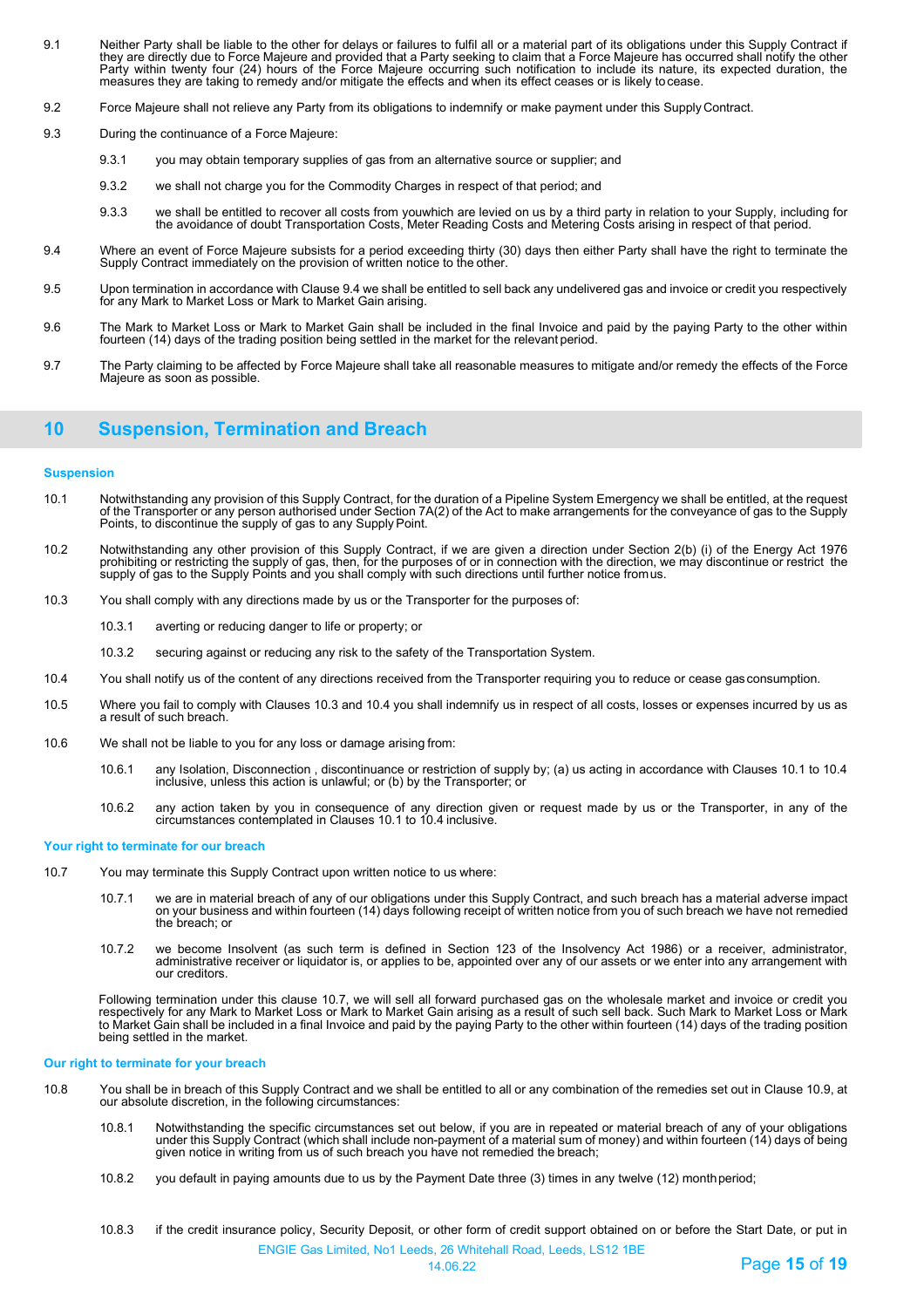place during the Supply Period is withdrawn, reduced, amended, shortened, the terms are breached, or conditions which are unacceptable to us are applied, or if the credit standing, rating or scoring given to you by our credit insurer or such other credit reference agency we use from time to time to assess your creditworthiness is withdrawn, reduced, shortened or falls below a level which is acceptable to us or if there is any change in your ownership (whether direct or indirect) from that at the Signature Date which we consider, in our sole discretion, adversely affects your creditworthiness or standing;

- 10.8.4 if we have been unable to register any Supply Point within forty (40) Working Days of the Start Date caused by you providing incorrect data;
- ,10.8.5 you become unable to pay your debts (as such term is defined in Section 123 of the Insolvency Act 1986) or a receiver,<br>administrator, administrative receiver or liquidator is, or applies to be, appointed over any o
- 10.8.6 you unlawfully interfere with any Equipment or Meter Point; or
- 10.8.7 the Transporter is entitled to and/or has already acted pursuant to powers under the Act to discontinue the transportation of gas to you at any of the Supply Points.

#### **Consequences of Breach**

- 10.9 Where you are in breach of the Supply Contract in accordance with any of the provisions of Clause 10.8 then we shall be entitled to all or any combination of the following remedies:
	- 10.9.1 terminate this Supply Contract for all for the affected Supply Points under the Supply Contract immediately on written notice to you;
	- 10.9.2 arrange for the Supply Points (or any one or combination of the Supply Points) to be Isolated, Disconnected and removed (and<br>we shall be entitled to exercise Access Rights in doing so) and while any breach persists Disconnect Supply Points on more than one occasion, together with being entitled to recover from you the costs incurred in such Disconnections;
	- 10.9.3 sell any gas forward purchased for delivery to any or all of the Supply Points after the date of the breach on the wholesale market;
	- 10.9.4 recover from you and be indemnified by you for all costs and losses incurred as a result of such breach including any Mark to Market Loss;
	- 10.9.5 invoke the take or compensate mechanism set out in Clause 6.22 but on a monthly basis, so that such calculation is not over<br>the whole of the Supply Period or each annual period but is instead on the basis of monthl Consumption Threshold for both the period of the Supply Contract prior to the breach and thereafter on an on-going monthly basis;
	- 10.9.6 vary the Product Appendix so as to mitigate our risk, including but not limited to by, restricting your right to purchase forward until such time as any breach is remedied;
	- 10.9.7 increase our Charges by a reasonable and proportionate amount (which may include placing you on our Default Contract Rates) to reflect any increased risk and/or unavoidable costs to us;
	- 10.9.8 invoice you on a weekly basis and the Invoicing Date shall automatically become the weekly anniversary of the date on which we issue a first invoice to you and the Payment Date shall be automatically amended to the date seven (7) days after the Invoicing Date;
	- 10.9.9 invoice you in advance of your consumption, such invoice to be based on our estimate of your gas consumption over a full month in advance of the start of the applicable consumption period to which that invoice relates. For the avoidance of doubt, we will then have the right to reconcile that invoice to your actual consumption of gas following that consumption period; and
	- 10.9.10 request a Security Deposit to be provided within ten (10) Working Days of such a request.
- 10.11 Where you fail to comply with Clause 4.1.10 you shall indemnify us in respect of all costs, losses or expenses incurred by us as a result of such breach.
- 10.12 The termination of this Supply Contract and/or the termination of the Supply to any Supply Point shall not affect any rights or obligations which may have accrued to either Party or the Transporter prior to the Termination Date.

#### **Removal of Authority to Supply**

- 10.13 In the following circumstances;
	- 10.13.1 any authorisation or consent granted pursuant to the provisions of the Act or the Industry Agreements terminates or is withdrawn or amended in a manner that materially affects our ability to perform our obligations; or
	- 10.13.2 any relevant Licence, permission or consent, which permits us to supply you with gas, terminates or is revoked;
- 10.14 we shall be entitled at our discretion to:
	- 10.14.1 amend this Supply Contract to the extent possible and/or necessary to accommodate the change; or
	- 10.14.2 terminate the Supply Contract.
- 10.15 Following termination in the circumstances set out in Clauses 10.13 and 10.14;
	- 10.15.1 you shall use all reasonable endeavours to transfer your supply to an alternative Registered Supplier as soon as practicable; and
	- 10.15.2 we will be entitled to sell all forward purchased gas on the wholesale market and invoice or credit you respectively for any Mark to Market Loss or Mark to Market Gain arising as a result of such sell back.
- 10.16 The Mark to Market Loss or Mark to Market Gain detailed in Clause 10.15.2 shall be included in the final Invoice and paid by the paying Party to the other within fourteen (14) days of the trading position being settled in themarket.

**Resumption of Supply**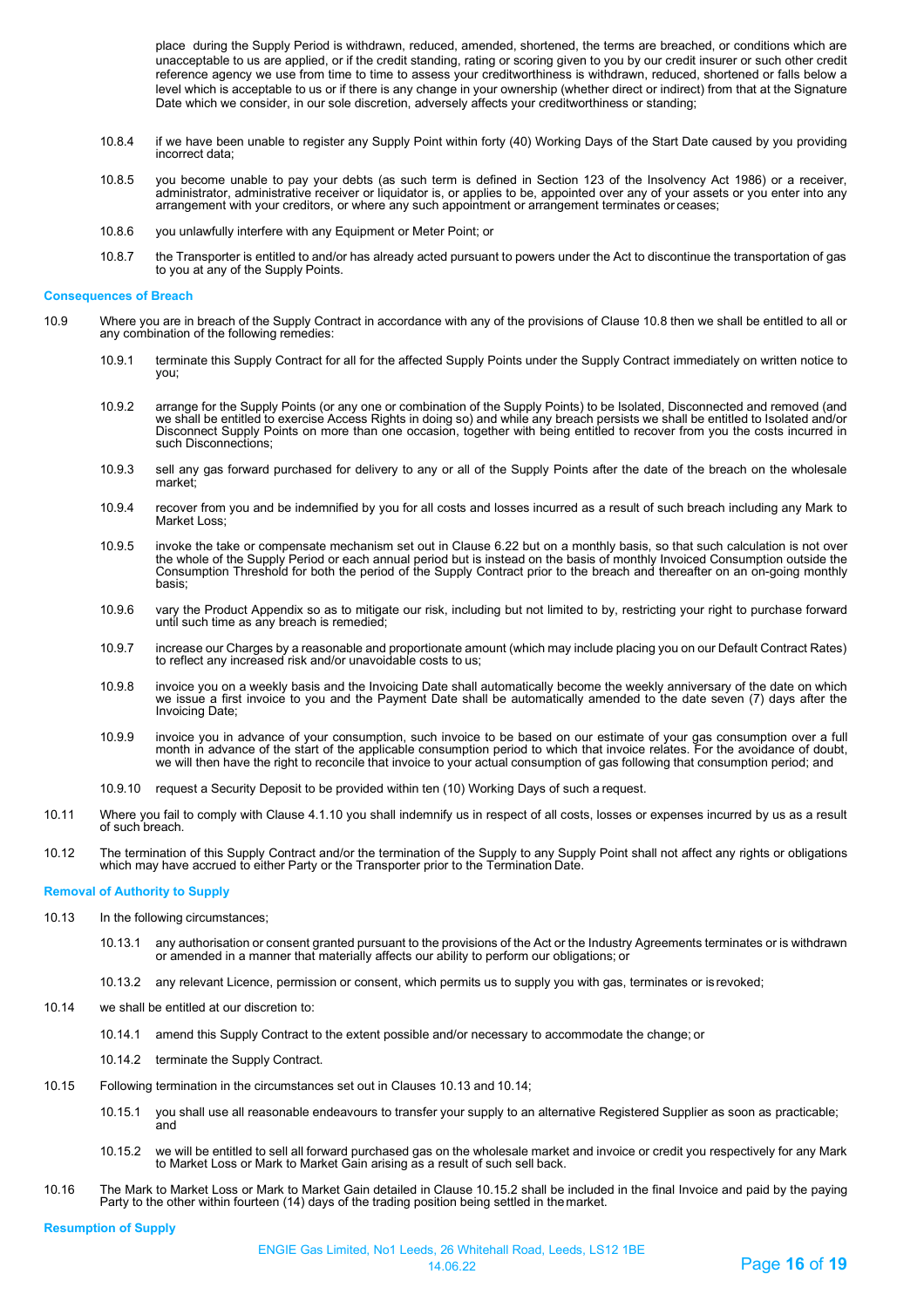10.17 Where a Supply Point has been Isolated or Disconnected, we will resume any Supply provided you pay us in advance for (i) all reconnection charges; or (ii) and any other costs which we notify you will be reasonably incurred by us and all other conditions are met and (iii) outstanding sums are paid in full.

## <span id="page-16-0"></span>**11 General Terms**

- 11.1 We may keep a record of e-mails and any messages you or we send and record telephoneconversations.
- 11.2 The Parties shall not, at any time during or after the Supply Period, divulge to any person other than any of its or their respective (i) advisers, officers or employees who require the same to enable them to properly carry out their duties, and/or (ii) banks, funders or professional representatives, any of the contents of this Supply Contract or any other confidential information, trade secrets or information whose disclosure is likely to adversely affect a Party's commercial or economic interests, without the written consent of the other Party other than to the extent:
	- 11.2.1 required by law except where disclosure is in response to a request for information made to you under either the Freedom of Information Act 2000 (FOI) or the Environmental Information Regulations 2004 ("EIR") (an "information request"); or
	- 11.2.2 it is already in the public domain other than by reason of a breach of contract.

Notwithstanding the foregoing, where you appointed a broker to represent you pursuant to entering into this Supply Contract, you consent to us notifying such broker where (i) you are in default hereunder, (ii) we receive a request from you, or a party purporting to represent you, that there will be or has been a change of tenancy/occupancy, or (iii) the Supply Contract terminates (howsoever determined). Furthermore, if you elected to register such broker to use our customer portal, You shall be liable for all acts and omissions of such broker, and You shall be responsible at all times for the consequences of the consequences of sharing and updating login details with the broker, or removal thereof.

- 11.3 If you receive an information request and your response might include disclosing any of the details of this Supply Contract or any of our information (without prejudice to Clause 11.2), you shall prior to disclosure notify us immediately and apply all relevant exemptions permissible under the FOI or the EIR (as applicable) to resist disclosure.
- 11.4 You agree and consent to us instructing and undertaking, prior to or at any time during the SupplyPeriod:
	- 11.4.1 searches at any licensed credit reference agency for publicly held information on your business, or in the case of you being a sole trader or a partner in an unregistered partnership, also information held on you personally; and
	- 11.4.2 searches at any fraud prevention agency for information on your business, or in the case of you being a sole trader or a partner in an unregistered partnership, also information held on you personally; and
	- 11.4.3 searches by any other third parties for the purpose of facilitating our collection of debt due from you under the terms of the Supply Contract.
- 11.5 We may at any time assign or hold on trust for any person our interest in the whole or any part of this Supply Contract including all rights; you shall not assign or hold on trust for any person the whole or any part of this Supply Contract without our prior written consent, such consent not to be unreasonably withheld or delayed.
- 11.6 You acknowledge and agree that we may revise the terms of your Product Appendix to reflect any industry changes.
- 11.7 Subject to the provisions of Clause 12, this Supply Contract does not create any right enforceable by any person who is not aParty.
- 11.8 No waiver by a Party of any default by the other shall operate or be binding unless made in writing.
- 11.9 If any provision of this Supply Contract shall be declared invalid, unenforceable or illegal it shall not prejudice or affect the remaining provisions of this Supply Contract, which shall continue in full force and effect.
- 11.10 Unless otherwise set out in the Product Appendix, notice or communication required under this Supply Contract from you to us shall be by any one or more of the following methods and shall be deemed effective as set out below. Failure to comply with this Clause shall make any attempted written contact invalid:
	- 11.10.1 first class mail to "ENGIE Gas Limited, No 1 Leeds, 26 Whitehall Road, Leeds LS12 1BE" and for commercial notices marked for the attention of "Contract Management" and for Legal notices marked for the attention of "Head of Legal Services". In each case notice is deemed effective two (2) Working Days after despatch;
	- 11.10.2 recorded delivery to our registered office detailed at Clause 11.10.1 above and for commercial notices, marked for the attention of "Contract Management" and for Legal notices marked for the attention of "Head of Legal Services". In each case, notice is deemed effective two (2) Working Days after despatch; or
	- 11.10.3 email to the following email address  [customer.service@energysupply.engie.co.uk](mailto:customer.service@energysupply.engie.co.uk) notice is deemed effective two (2) Working Days after despatch.
- 11.11 The Supply Contract constitutes the entire agreement between both Parties. We and you hereby acknowledge and agree that this Supply Contract has not been entered into in reliance on any representation, warranty or other undertaking and neither Party has any right or remedy in relation to any such representation, warranty, or other undertaking.
- 11.12 The rights and remedies provided for by this Supply Contract are exhaustive, and exclude and replace all substantive (but not procedural) contractual rights or remedies expressed or implied by law.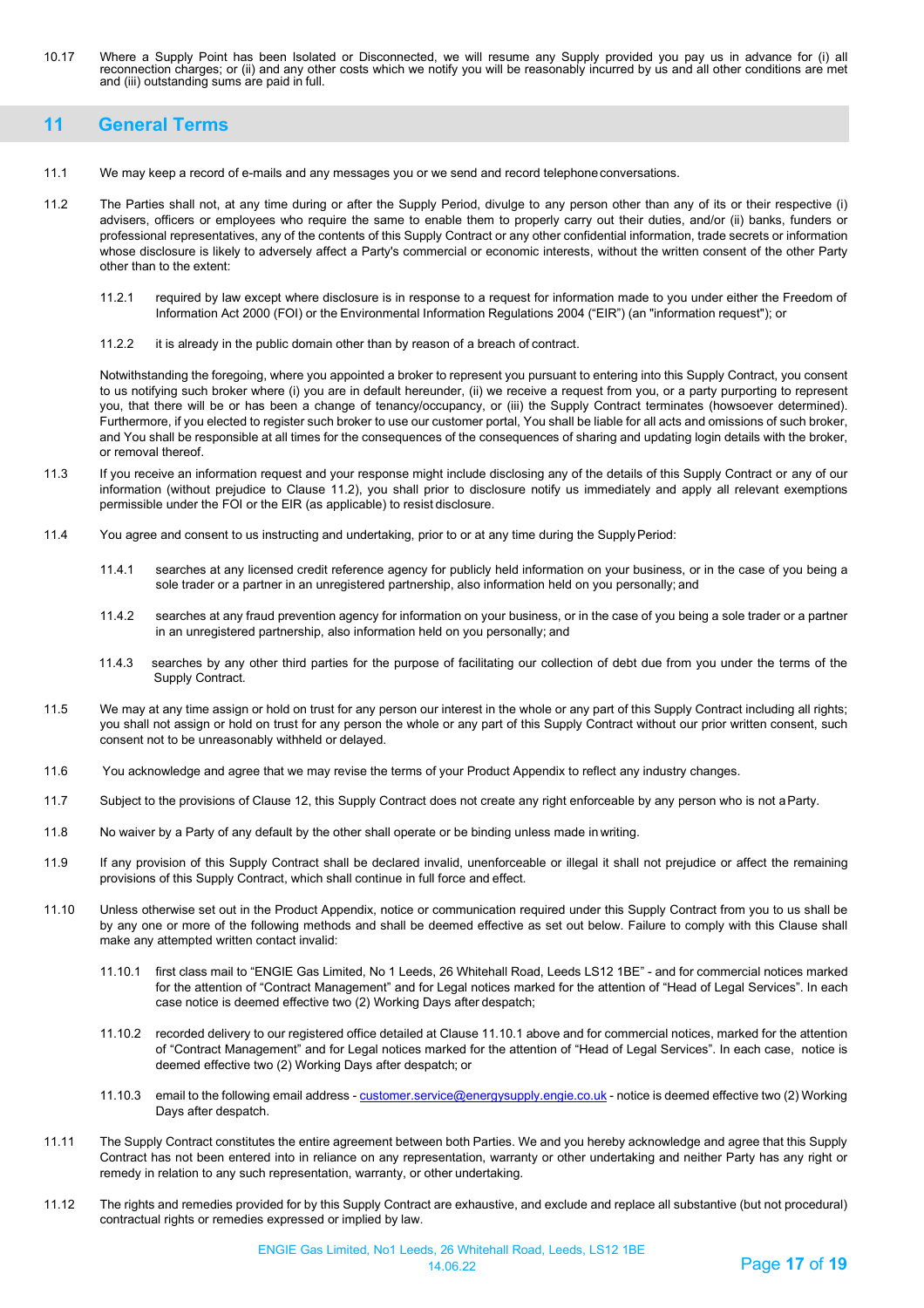- 11.13 This Supply Contract shall be construed and governed by the laws of England and subject to the exclusive jurisdiction of the English Courts.
- 11.14 If any Party wishes to pursue a dispute with the other then where mediation is agreed the procedures of the Centre for Dispute Resolution shall apply or where arbitration is agreed, the Rules of the London Court of Arbitration shall apply.
- 11.15 We may issue a revised Supply Contract to you to the extent reasonably required to take into account any changes to the Acts, Industry Agreements or other statutory, regulatory, or common law provisions which are applicable to the gas supply industry as awhole.
- 11.16 Any Supply Point that falls within an Independent and any terms and definitions contained within this Supply Contract relating to such Supply Point shall be dealt with in accordance with the IndustryAgreements.
- 11.17 Both Parties accept the terms of and agree that they are bound by, and will comply with all relevant legislation including the Bribery Act 2010.
- 11.18 To the extent necessary for compliance with (i) paragraph 7 of condition 12A of the Standard Conditions of the Electricity Supply Licence and (ii) paragraph 8 of condition 12A of the Standard Conditions of Gas Supply Licence in relation to implementation of Theft Risk Assessment Service (as such term is defined in Section 25 of the Distribution Connection and Use of System Agreement (ELEC) / Schedule 34 of the Supply Point Administration Agreement (GAS) ) arrangements to facilitate the prevention, detection and investigation of energy theft, we shall be obliged and entitled to retain and Process any Personal Data (as such terms are defined in the Data Protection Act 2018) we hold on you and to disclose this Personal Data to the said Theft Risk Assessment Service, if required to do so, and by your acceptance of these Terms and Conditions you consent to such retention and disclosure. You shall grant us, our Service Providers or any other relevant party, Access Rights to enable them to investigate any theft or suspected theft of gas. Furthermore, where there has been theft, or suspected theft, of gas, this will be charged to and recovered from you on the next Invoice based on our forecast of the estimated volume of such theft or suspected theft.
- 11.19 If due to our insolvency, a supplier of last resort is required pursuant to the Industry Agreements, we may transfer the Supply Contract (or our future rights and obligations under the Supply Contract) to any entity that has the necessary statutory authorisations, and you agree that with effect from such date of notification, you accept such entity as supplier in substitution forus.
- 11.20 The Parties acknowledge that ENGIE Gas Limited is the Data Controller in respect of any personal data that you provide to us in accordance with this Supply Contract. Please refer to our Privacy Policy available at [https://www.engie.co.uk/engie-uk-personal-data-and](https://www.engie.co.uk/engie-uk-personal-data-and-cookies-policy/)[cookies-policy/](https://www.engie.co.uk/engie-uk-personal-data-and-cookies-policy/) for further details, including how to contact us and your rights. We will always handle your personal data in accordance with the Data Protection Act 2018 and any sensitive personal information will be protected using additional security controls.

## **Section B – Terms of Interruptible Supply**

Where any of your Supply Points are designated as "Interruptible" on or after 1 October 2011, as indicated in the Quotation Document then the following supplementary terms and conditions shall apply in addition to Clauses 1 to 11 inclusive.

## <span id="page-17-0"></span>**12.1 Interruptible Supply Definitions**

12.1 The following definitions shall apply to the provisions of Clause 12:

**"Interruptible Period"** means the period of time during which a supply of gas to a Supply Point is designated as an Interruptible Supply of gas by the Transporter.

**"Interruptible Supply of Gas"** means a supply of gas to a Supply Point that in respect of an Interruptible Period is designated an Interruptible Supply by the Transporter.

**"Interruptible Supply Point"** means the outlet of your control valves for Supply Points deemed by the Transporter to be interruptible.

**"Interruption"** means the interruption of the offtake of gas from an Interruptible Supply Point as required by the Transporter for operational purposes in accordance with the management of the gas network in accordance with Clause 13 and reference to **"Interrupt"** or **"Interruptible"** shall be construed accordingly.

<span id="page-17-1"></span>**"Interruption Notice"** means a notice from the Transporter either directly or via us, to you instructing you to stop taking gas or in certain circumstances reducing your taking of gas at the Supply Point. We will provide notice as soon as practicable following receipt of the notification from the Transporter.

## **12.2 Interruptible Supply**

- 12.2.1 The Interruptible Supply at the Supply Point shall be subject to Interruption in accordance with the tender submitted by you and accepted by the Transporter.
- 12.2.2 For the avoidance of doubt, where Supply Point Capacity increases at a Supply Point following the acceptance of a tender outlined at Clause 12.2.1 above, such additional capacity shall be classified as firm until a tender is accepted by theTransporter.
- 12.2.3 Where Interruptible Supply Point Capacity decreases or that Interruptible Supply Point is subsequently re-classified as firm, we shall be entitled to vary Transportation Costs to reflect the resulting increase to our costs.
- 12.2.4 You may request that an Interruptible Supply Point is reclassified as firm at any time after the Transporter has accepted a tender for Interruptible Supply and where such reclassification is granted, the terms of Clause 12.2.3 shall apply.